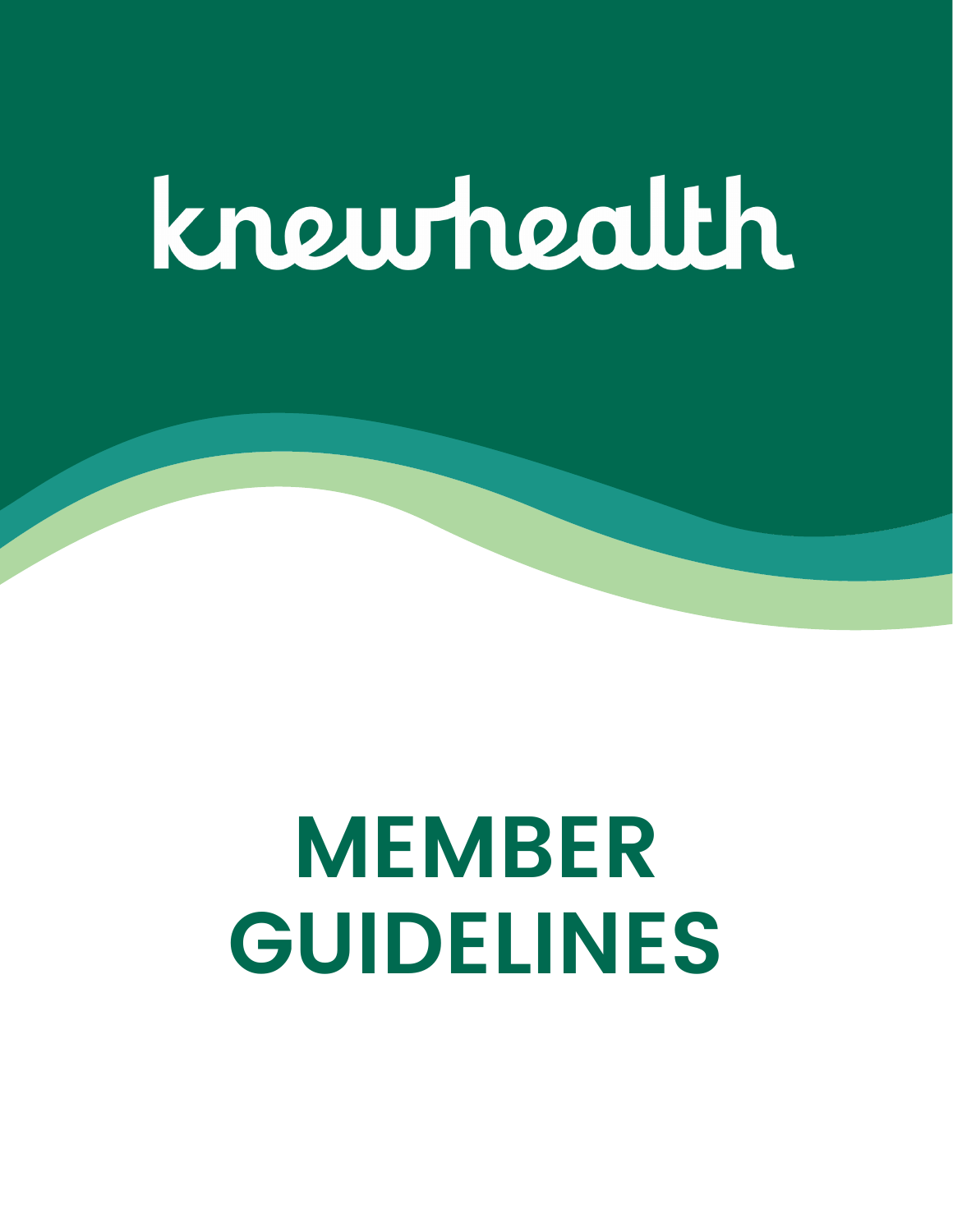At Knew Health, we have reimagined the HealthShare model to simplify the experience of our members and make medical cost sharing more accessible. Our Member Guidelines outline who we are as an organization and how we share in the medical costs of our members.

#### **Contents**

2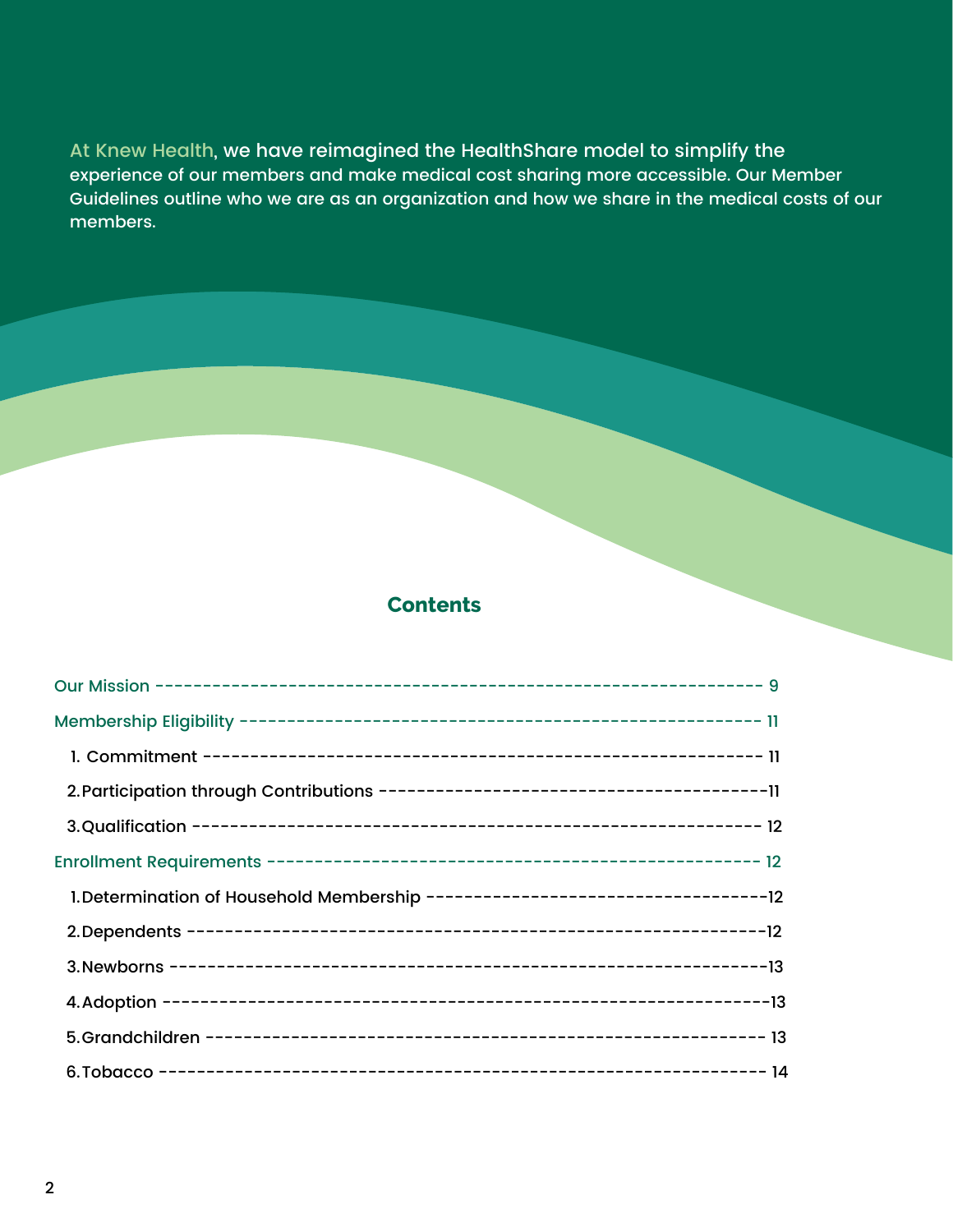| Medical Conditions Existing Prior to Membership ---------------------------------       |  |
|-----------------------------------------------------------------------------------------|--|
| 1. Definition: 24 Months Symptoms and Treatment Free --------------------------- 17     |  |
| 2. Exceptions for High Blood Pressure, High Cholesterol, and Diabetes ---------------17 |  |
|                                                                                         |  |
|                                                                                         |  |
|                                                                                         |  |
|                                                                                         |  |
|                                                                                         |  |
|                                                                                         |  |
|                                                                                         |  |

| 2. Proper Submission of Medical Needs to Knew Health --------------------------14 |  |
|-----------------------------------------------------------------------------------|--|
|                                                                                   |  |
|                                                                                   |  |
|                                                                                   |  |
|                                                                                   |  |
|                                                                                   |  |
|                                                                                   |  |
|                                                                                   |  |
| 6. Insurance Companies & Government Entities -----------------------------------  |  |
|                                                                                   |  |

Appeals 9.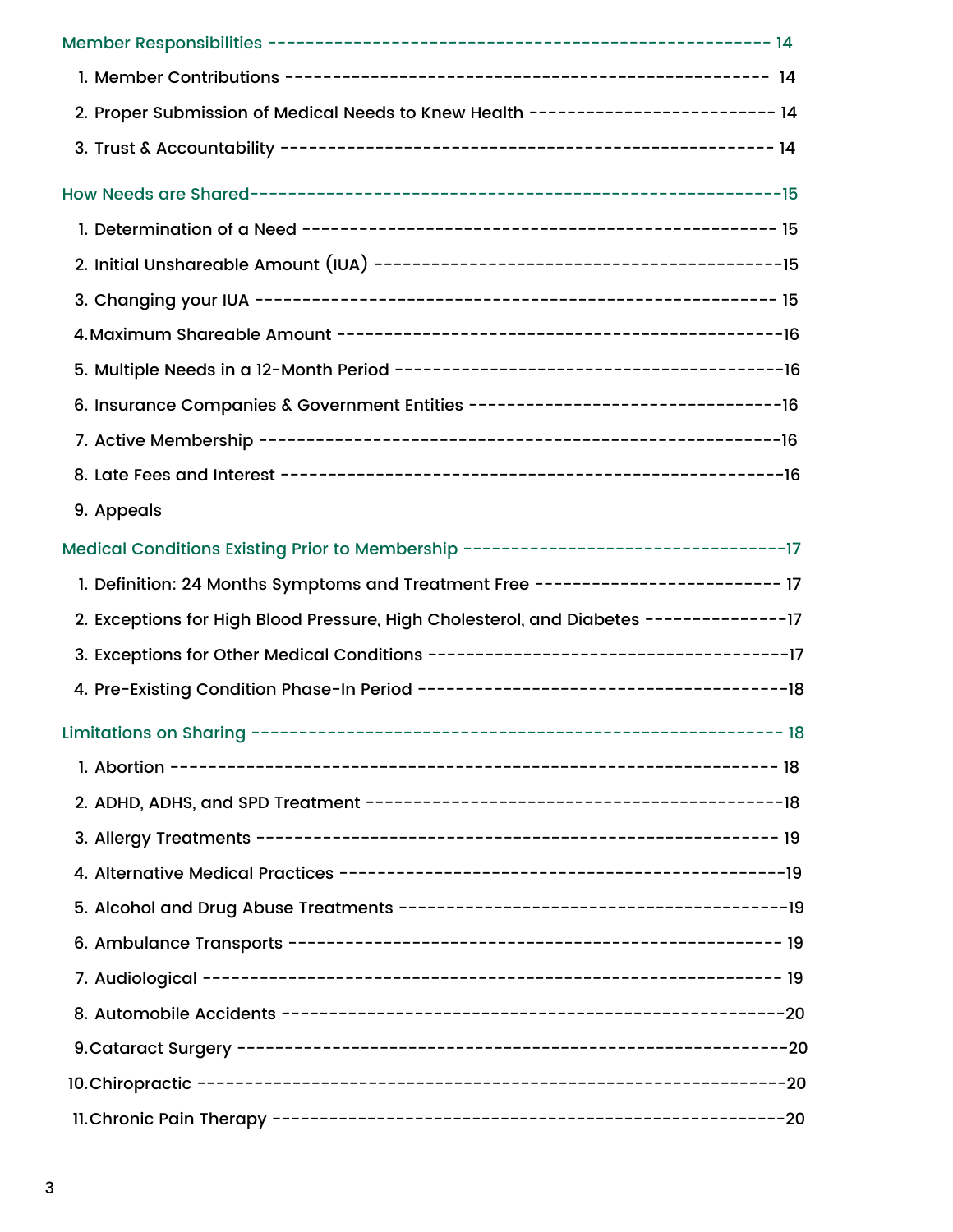$\overline{4}$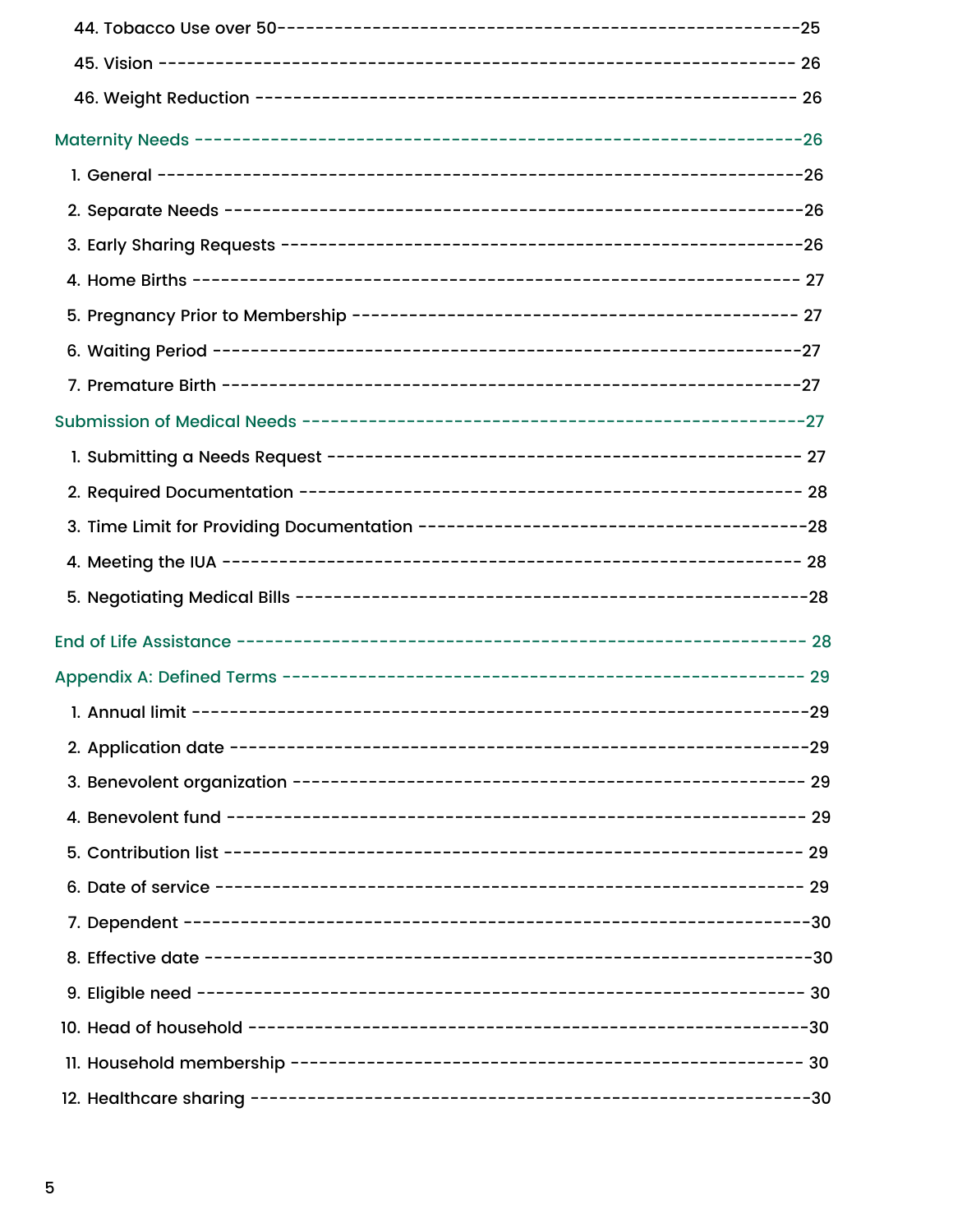| 39. Unusual, customary, and reasonable costs (UCR) ----------------------------------- 34  |  |
|--------------------------------------------------------------------------------------------|--|
|                                                                                            |  |
|                                                                                            |  |
|                                                                                            |  |
|                                                                                            |  |
| Isn't Knew Health really just another health insurance company? ----------------------- 35 |  |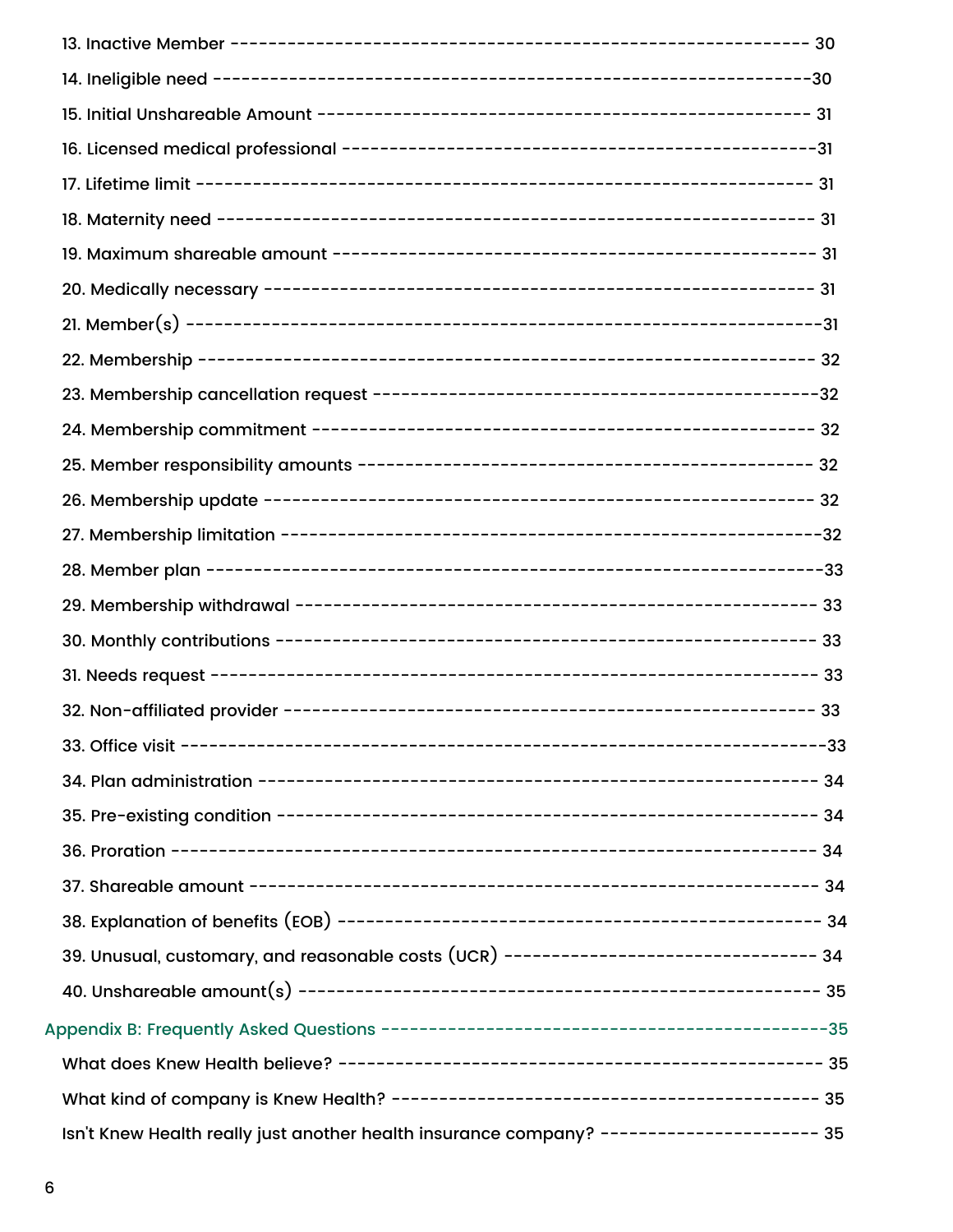7

| What's the advantage of Knew Health not being a health insurance company? -----------36   |  |
|-------------------------------------------------------------------------------------------|--|
|                                                                                           |  |
| How are members of Knew Health affected by the federal healthcare law (including the      |  |
|                                                                                           |  |
|                                                                                           |  |
| What procedure should I follow to request reimbursement for my medical bills when I       |  |
|                                                                                           |  |
| How long does it take Knew Health to process a medical need? --------------------------37 |  |
| Can I choose my own doctors and hospitals without being penalized? ------------------37   |  |
|                                                                                           |  |
| Does Knew Health use deductibles and co-insurance? ---------------------------------- 38  |  |

How does Knew Health handle expenses for medical treatments that occurred overseas? ----40 What if I lose my job or change employers? Can I take my Knew Health plan with me? ----- 40 This program sounds kind of unusual; does it really work? ------------------------------- 41 What happens if Knew Health' s members 'needs are greater than the monthly contributions received? -------------------------------------------------------------41 How much does it cost to belong to Knew Health? --------------------------------------41 Can my employer pay some, or all, of my monthly contribution amount? -----------------42

| Will Knew Health share medical costs that were incurred outside of the United States? ------38 |    |
|------------------------------------------------------------------------------------------------|----|
|                                                                                                |    |
| Can my membership be dropped if I have very high medical needs? -------------------- 38        |    |
| Can my family members participate in the sharing program? --------------------------- 38       |    |
| What if my dependents do not agree to abide by the Knew Health Member Guidelines? ----- 39     |    |
| Is there a lifetime or yearly maximum amount that is eligible for sharing for any one          |    |
|                                                                                                | 39 |
|                                                                                                |    |
| What kinds of needs do Knew Health members not share? --------------------------------39       |    |
| How does Knew Health handle very large medical expenses? ----------------------------39        |    |
| What amounts do members share for maternity needs? --------------------------------- 40        |    |
| Am I excluded from membership/reimbursement eligibility if I'm a cancer survivor? --------40   |    |
| How does Knew Health handle expenses for medical treatments that occurred overseas? $---10$    |    |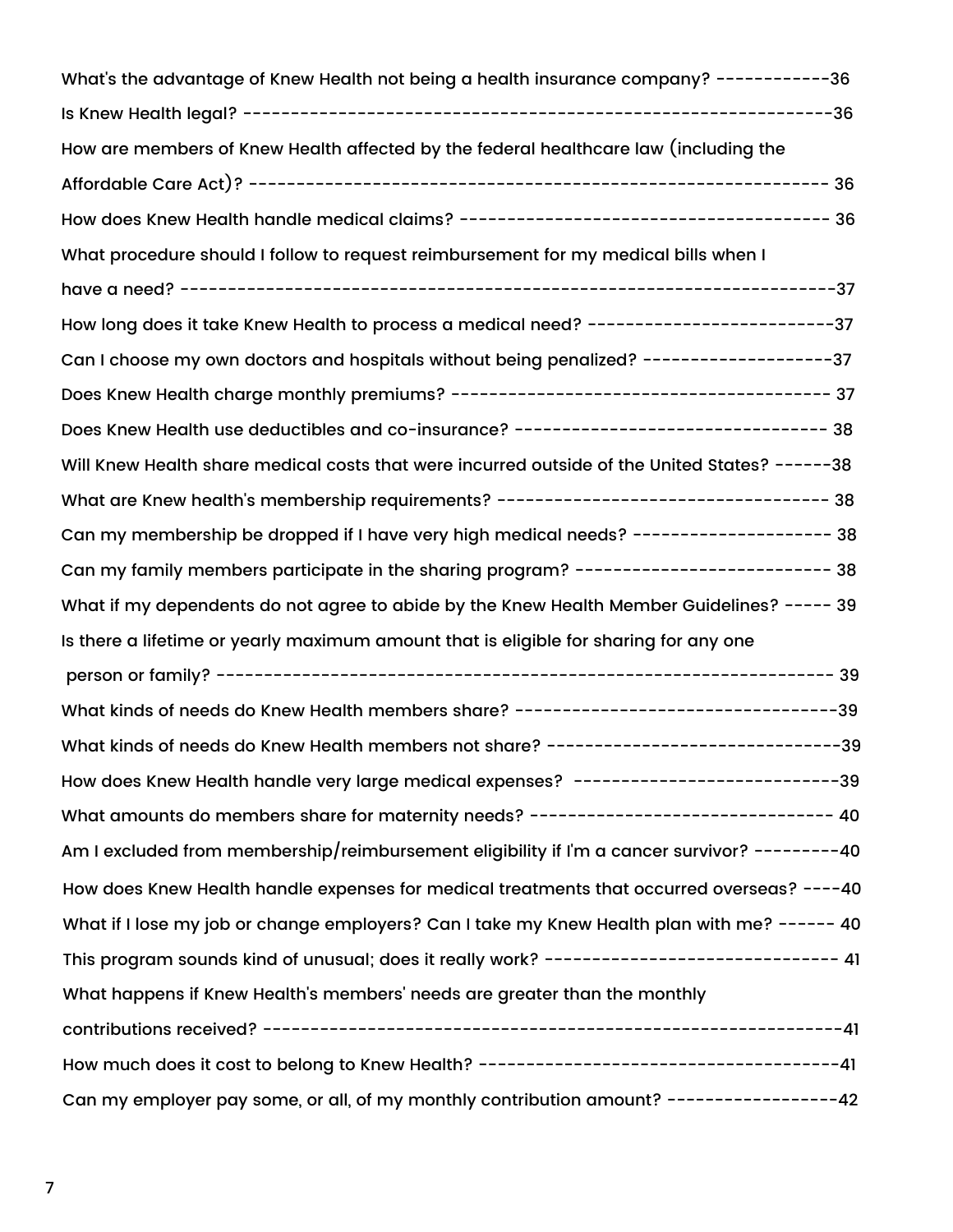

| How is my portion of the monthly contribution collected? --------------------------------42      |    |
|--------------------------------------------------------------------------------------------------|----|
| Are my monthly contributions higher if I, or a participating member in my family,                |    |
|                                                                                                  |    |
| Are my monthly contributions a pre-tax deduction like health insurance premiums? --------42      |    |
| How often can the monthly contribution amounts be changed? --------------------------42          |    |
|                                                                                                  |    |
|                                                                                                  |    |
|                                                                                                  |    |
| Why should my company participate in Knew Health's medical cost sharing program? ------43        |    |
| Does Knew Health's medical cost sharing program comply with the Affordable Care                  |    |
|                                                                                                  |    |
| What are the risks and liabilities my company may be exposed to through                          |    |
|                                                                                                  |    |
| Can my employee's monthly contributions be collected via payroll deductions? ---------- 44       |    |
| Can my company pay some or all of its employee's monthly contributions? -------------44          |    |
| How do I set up my employees' witholding amounts? ----------------------------------- 44         |    |
| Is there any additional administration or work for my company as a result of participation? - 44 |    |
| The cost savings sound great, but how will my employees be afected by                            |    |
|                                                                                                  | 45 |

Disclaimer ------------------------------------------------------------------------- 46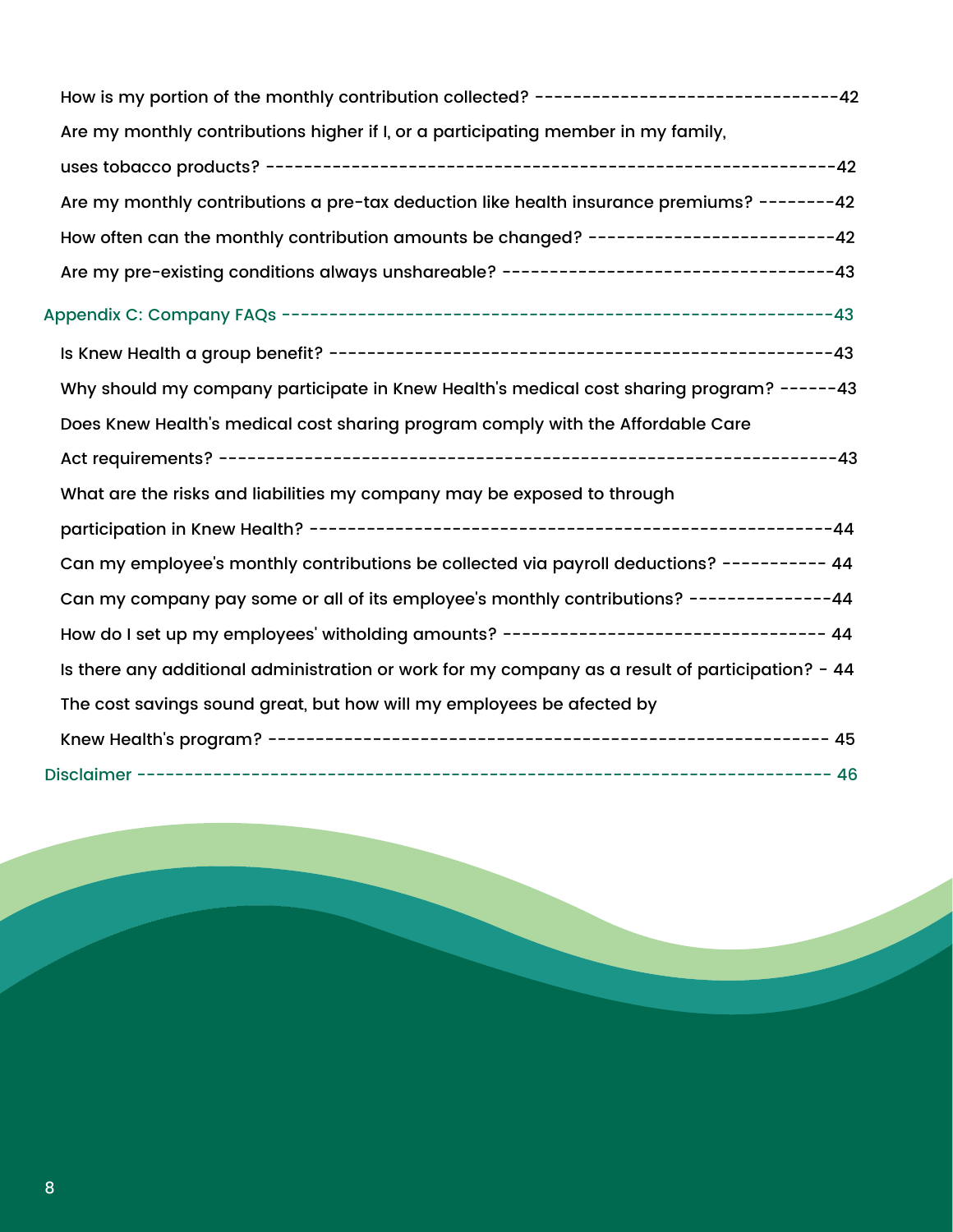#### **Knew Health's Mission**

Welcome. Thank you for your interest in Knew Health. Our founder, Joshua Rosenthal, believes that everyone should have access to preventative health and wellness resources. And everyone should have a safety net for when unexpected medical costs occur.

Knew Health makes healthcare simple and affordable by pairing preventative health with medical cost sharing.

We put your health first by providing access to personalized health coaching, preventive coverage, allowances for preventive medical care above and beyond conventional care, access to the highest quality supplements, complimentary lab work, and monthly seminars on health and wellness

education.

And when you have a health need, we provide you with the freedom to choose the right providers for you. We give you a team dedicated to help you easily navigate the healthcare system. We make it possible to invest back into your health and wellness, and we 'll have your back when unexpected medical costs happen.

The concept of medical cost sharing has evolved over decades of communities coming together in times of need and sharing burdens with one another. Knew Health has created a one-of-a-kind Community of passionate individuals that pull together to efficiently manage one another's medical costs.

Knew Health will make your life better. We will change the way you think about healthcare by making it easier to live healthier, to feel your best, to save money on healthcare costs, to receive the best quality care, and we 'll help one another every step of the way. Through our intentionally

different, wellness-focused healthcare solution, you can achieve your optimal wellness and have the

stability of our Community at your back.

9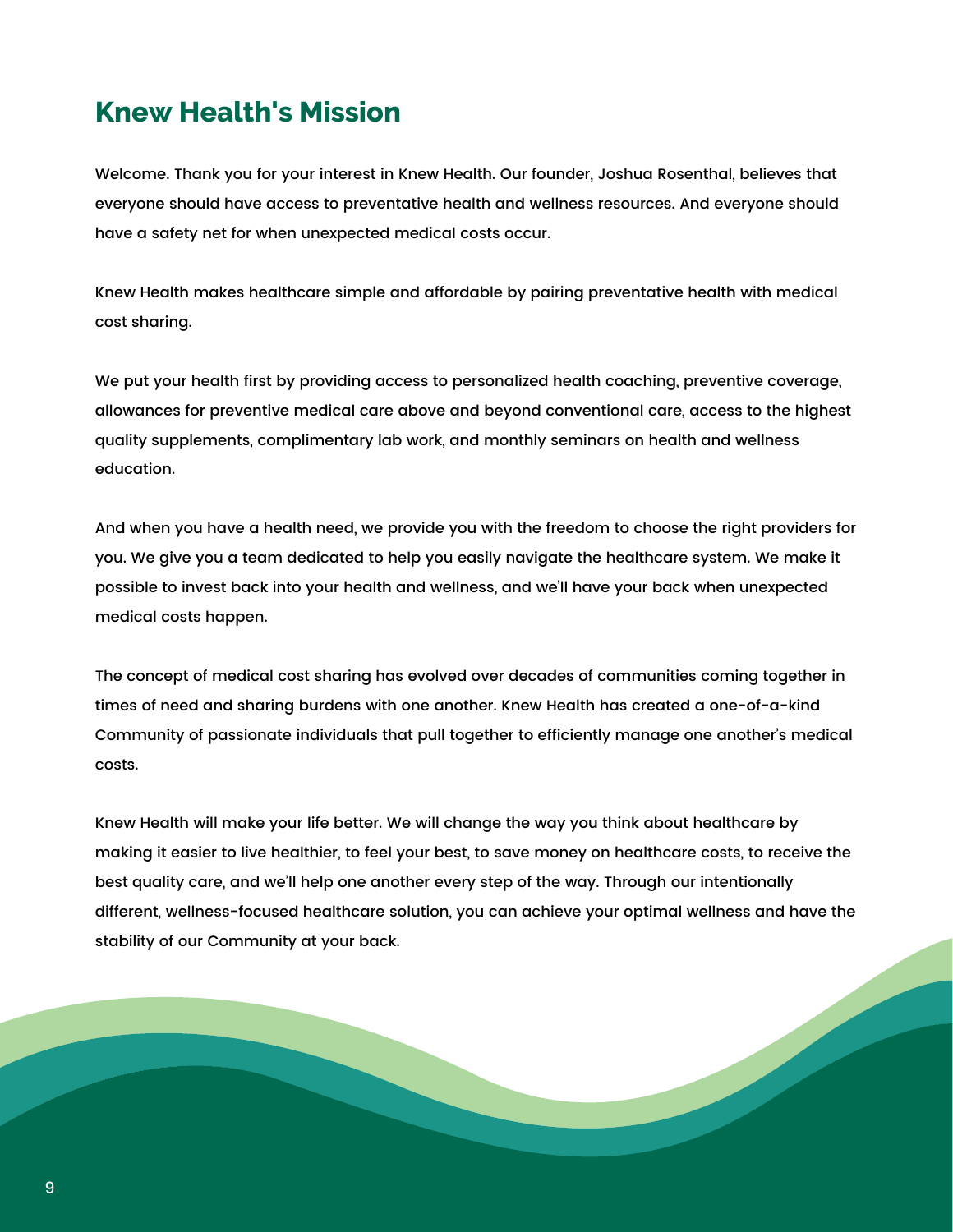## Principles of Membership

Each member of Knew Health must comply with the following requirements to maintain membership with Knew Health Alliance, hereby known as Knew Health, and remain eligible to participate in the medical cost sharing program and participate in all other Knew Health services. Adherence to the Knew Health Principles of Membership minimizes medical risks, encourages good health practices, and ensures member integrity and accountability.

**All Knew Health members must attest to the following statements:**

**•** I believe that a community of ethical, health-conscious people can most effectively care for one another by directly sharing the costs associated with each other's health care needs. I acknowledge that Knew Health affiliates itself with, and considers itself accountable to, a higher power. I recognize that Knew Health welcomes members of all faiths.

• I understand that Knew Health is a benevolent organization, not an insurance entity, and that Knew Health cannot guarantee payment of medical expenses.

• I agree to practice good health measures and strive for a balanced lifestyle. I agree to abstain from the use of any illicit or illegal drugs and refrain from excessive alcohol consumption, and acts which are harmful to the body. I understand that members who use tobacco will have an increased monthly contribution (per household) of fifty dollars.

• I am obligated to care for my family. I believe that mental, physical, emotional, or other abuse of a family

member, or any other person, is morally wrong. I commit to treating my family and others with care and respect at all times.

• I agree to submit to mediation followed by subsequent binding arbitration, if needed, for any instance of a dispute with Knew Health or its affiliates.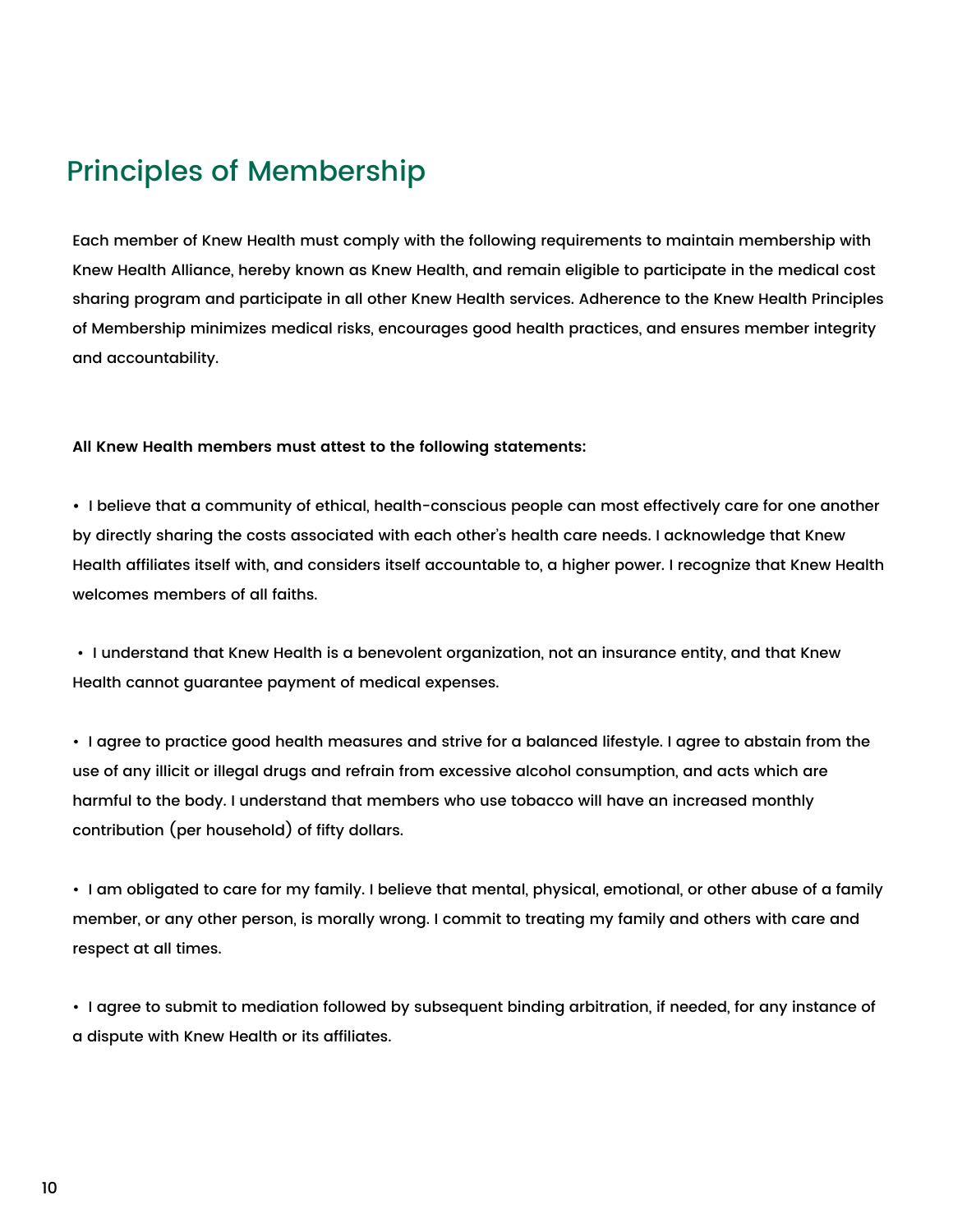**Membership eligibility in Zion Health is primarily based upon two factors.**

- 1. Adherence to the Knew Health Principles of Membership.
- 2. Participation in the community by submitting monthly contributions.

After committing to these primary obligations, prospective members are eligible to enroll in the Knew Health community. Membership may begin on a date elected by the prospective member or specified by Knew Health. The first monthly contribution must be received before the membership is considered active.

## Membership Eligibility

#### 1. Commitment

Members of Knew Health commit to abide by a set of personal standards as outlined in the Knew Health Principles of Membership. If a violation of the Principles of Membership is discovered through review of a member ' s submitted medical records, all cost sharing for the needs of that member will be put on hold. This hold will begin on the date in which the violation was discovered or recorded in the member ' s medical records. A notification of the hold and an explanation of the discovery will be issued to the member.

The member will be granted 30 days to submit documentation supporting compliance with the Principles of Membership. If the submitted documentation does not satisfactorily demonstrate compliance with the Principles of Membership, the member will automatically be withdrawn from the sharing program and membership will be revoked. In the event that membership is revoked due to a violation of the Principles of Membership, Knew Health will not return the offending member ' s contributions received prior to the date of withdrawal.

#### 2. Participation through Contributions

To participate in the member-to-member medical cost sharing community and access Knew Health services, members must submit the monthly contribution amount associated with their level of

Members have multiple options for submitting their monthly contributions. Individual members can make contributions directly to Knew Health. For members who enroll in Knew Health through their workplace , payments can be made through their employer.

All member contributions are voluntary, but the monthly contribution is required to be active and eligible for sharing. Monthly contributions must be received no later than 30 days after the billing date. If a monthly contribution is not received by the last day of the billing month, the membership will become inactive and the member will be withdrawn from the medical cost sharing community.

11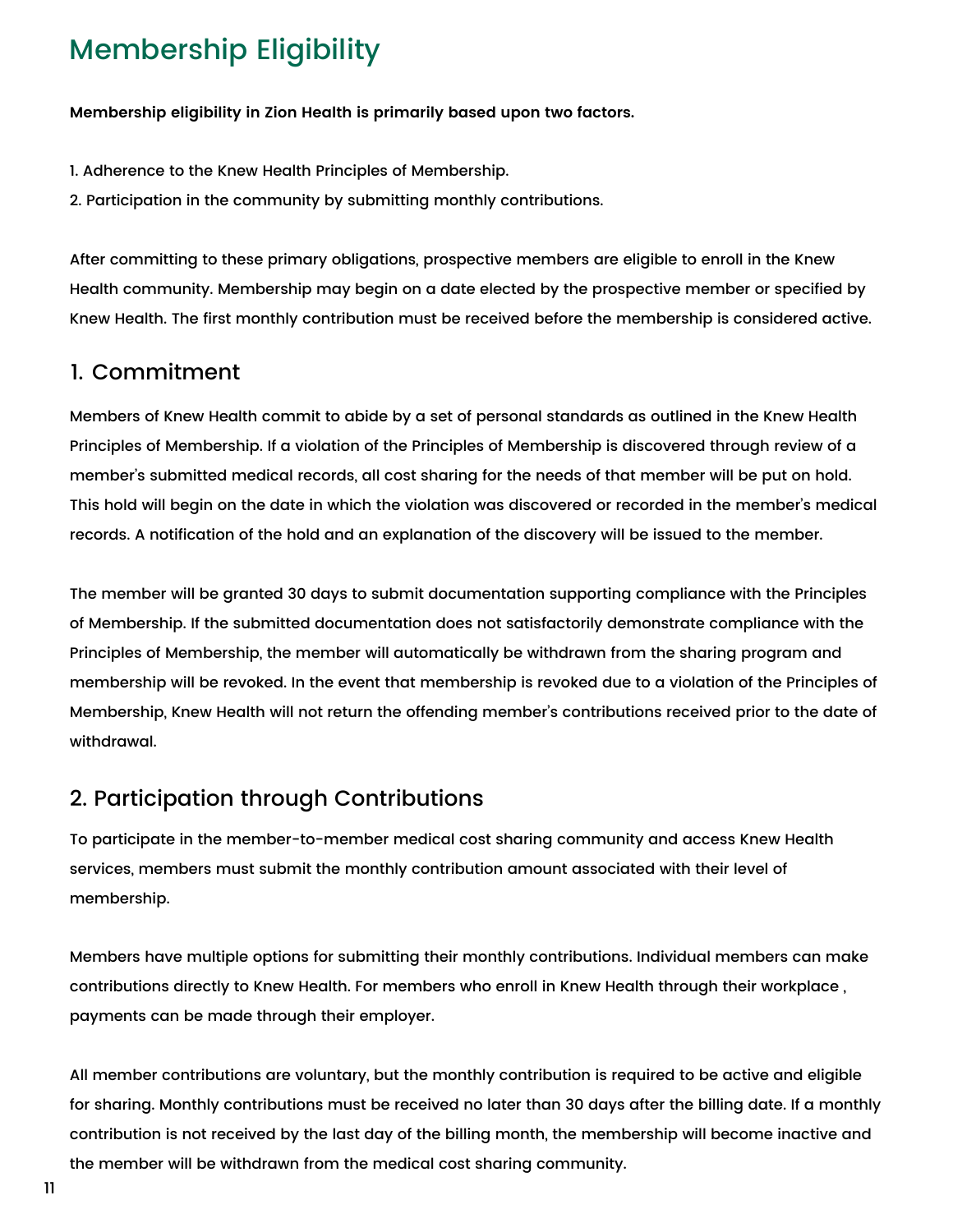Any member that has been withdrawn may reapply, provided they meet all enrollment and eligibility requirements. Once the member reapplies and membership is reinstated by Knew Health, the member will become eligible to participate in cost sharing. All member needs and medical costs occurring after the membership is inactivated and before reinstatement will be ineligible for cost sharing, and any medical conditions existing before the date of reinstatement will be considered pre-existing. Any member whose membership has been inactivated three times will not be eligible to reapply.

#### 3. Qualification

To be qualified for membership, an applicant must meet all criteria set forth in the membership guidelines and the membership enrollment form. If at any time it is discovered that a member did not submit a complete membership enrollment form, the incomplete form could result in either a retroactive membership limitation or a retroactive denial of membership.

While member health status has no effect on eligibility for membership, there are limitations on medical

cost sharing for some conditions that existed prior to a member ' s effective date.

#### Enrollment Requirements

Knew Health offers different enrollment types for individuals and families. Monthly contributions are based on the enrollment type, initial unshareable amount, and member age. This section outlines the different household memberships and who is eligible for enrollment therein.

#### 1. Determination of Household Membership

There are four tiers of membership, and member contributions are calculated depending on the participating members of a household.

- Member Only: an individual member of Knew Health
- Member & Spouse: Two married members or two domestic partners
- Member & Child(ren): A member and any eligible dependent children, without membership of a spouse
- Member & Family: A member, spouse/domestic partner, and any dependent children

#### 2. Dependents

An unmarried dependent may participate under a combined membership with the head of household through the age of 25. Children born into a membership due to an eligible maternity need may participate under a combined membership. Under a combined membership, the head of household is responsible for ensuring that each individual participating under the combined membership complies with membership guidelines and the Knew Health Principles of Membership.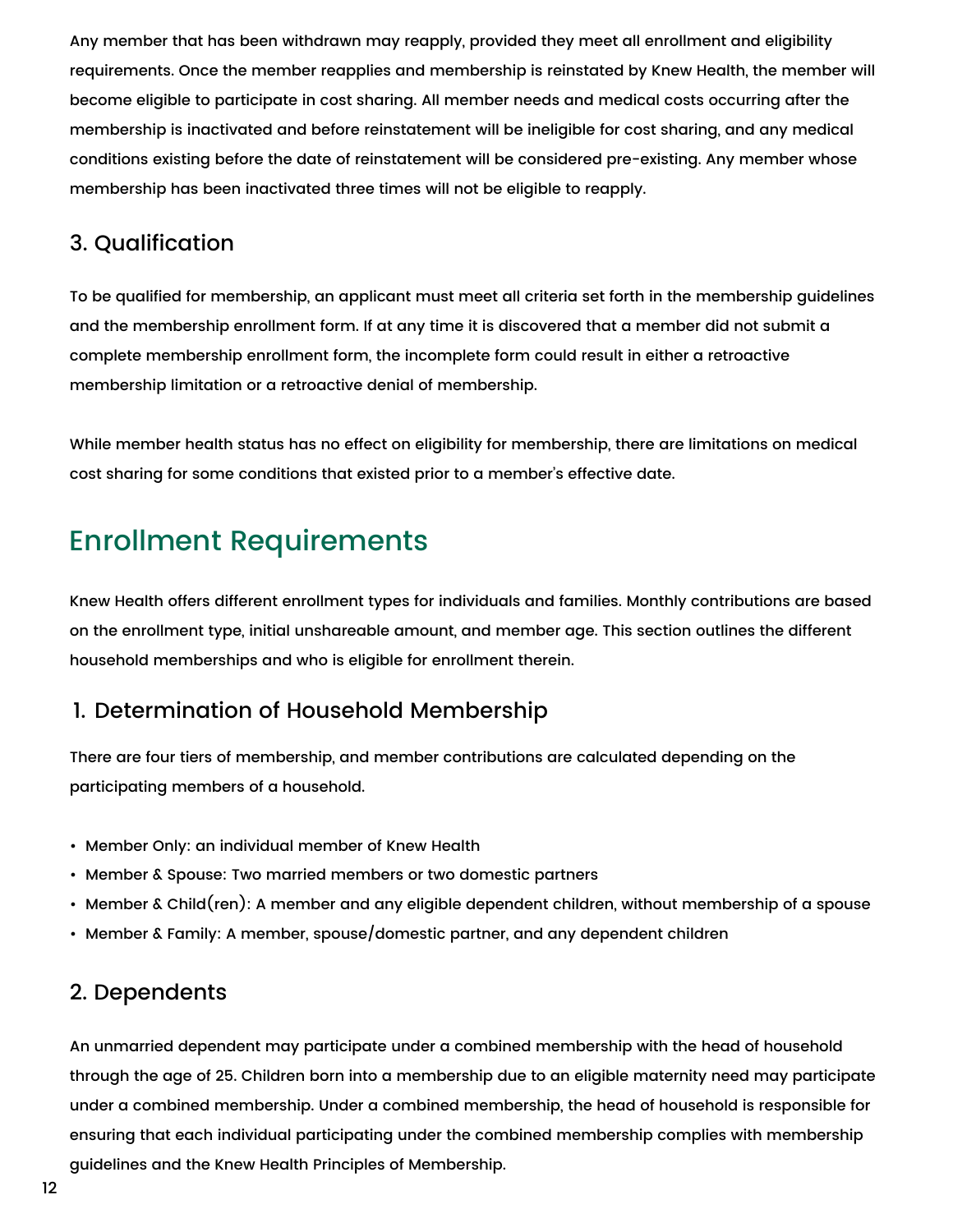Once a dependent reaches the age of 26 or marries, that dependent is no longer eligible to participate under the combined membership. A dependent who wishes to continue participating as a member with Knew Health may complete an enrollment form. Any medical needs that occur between the time when a child leaves their parent's membership and enrolls in their own membership are not shareable. If a dependent ages-out of their Knew Health membership but chooses to re-enroll at a later date, they will be subject to the limitations associated with preexisting conditions.

#### 3. Newborns

Newborns whose birth is part of a shareable maternity need will automatically be enrolled in a Knew Health membership at birth. In the case of a change in household enrollment type, the monthly contribution amount will be adjusted automatically. If a member does not wish for their newborn to be added to their membership, they must notify Knew Health 30 days prior to birth.

Newborns who are not born as part of a shareable maternity need must be enrolled manually in a Knew Health membership. The newborn's membership will begin on the date of enrollment. Any genetic conditions or complications for newborns not born as part of a shareable maternity need are considered pre-existing and subject to the same limitations as defined in the section "Medical Conditions Existing Prior to Membership."

#### 4. Adoption

Knew Health regards adopted children the same as biological children regarding membership. Any physical conditions of which the adoptive parents are aware prior to the legal adoption of the child are considered pre-existing conditions and are subject to the sharing limitations and phase-in period outlined in the Member Guidelines. Adopted children cannot be added to a Knew Health membership prior to birth.

#### 5. Grandchildren

A grandchild (or grandchildren) may be included as part of their grandparent' s membership if they meet

the following criteria.

- 1. The grandparent has legal custody of the grandchild.
- 2. The grandchild lives with their grandparents at least nine months out of the year.
- 3. There is no other agency, person, or group responsible for the grandchild's medical needs.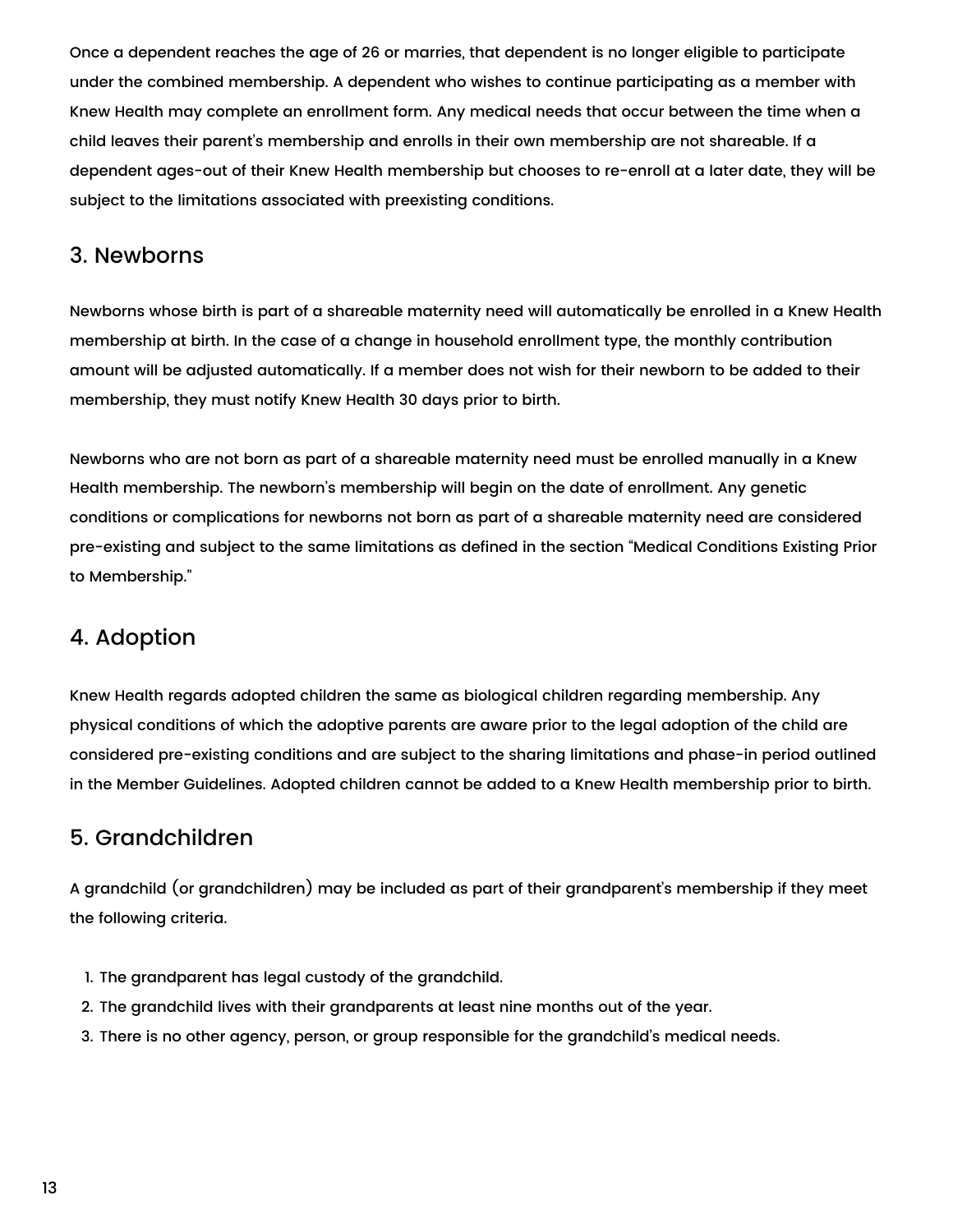#### 6. Tobacco

Knew Health households with one or more tobacco users are required to contribute a higher monthly contribution to maintain membership. The monthly tobacco surcharge is \$112.50 per household.

A household member who has used any tobacco product one or more times a month within the past year is considered a tobacco user. Tobacco products include, but are not limited to, cigarettes, cigars, chewing tobacco, snuff, vape products, and pipe tobacco. Smoked cannabis products are considered tobacco for the purposes of the tobacco surcharge.

#### Member Responsibilities

All members of Knew Health share certain responsibilities to remain a part of the sharing program.

For Knew Health to share in a member's medical expenses, the member is responsible for submitting a complete and correct Needs Request within six months of the treatment date to Knew Health. This process is outlined in the section titled "Submission of Medical Needs."

Because the actions of one member can affect the entire community, each member will be held accountable for following these standards.

#### 1. Member Contributions

Monthly membership contributions should be made in a timely manner. If contributions are not made within 30 days of the due date, the membership will be inactivated, and any needs will not be shareable. See "Participation through Contributions " for more information.

#### 2. Proper Submission of Medical Needs to Knew Health

#### 3. Trust & Accountability

Knew Health community members are expected to act with honor and integrity. Members should not falsify medical needs or medical records or use deceptive practices. If a member abuses the trust of Knew Health

and its members, their membership may be revoked.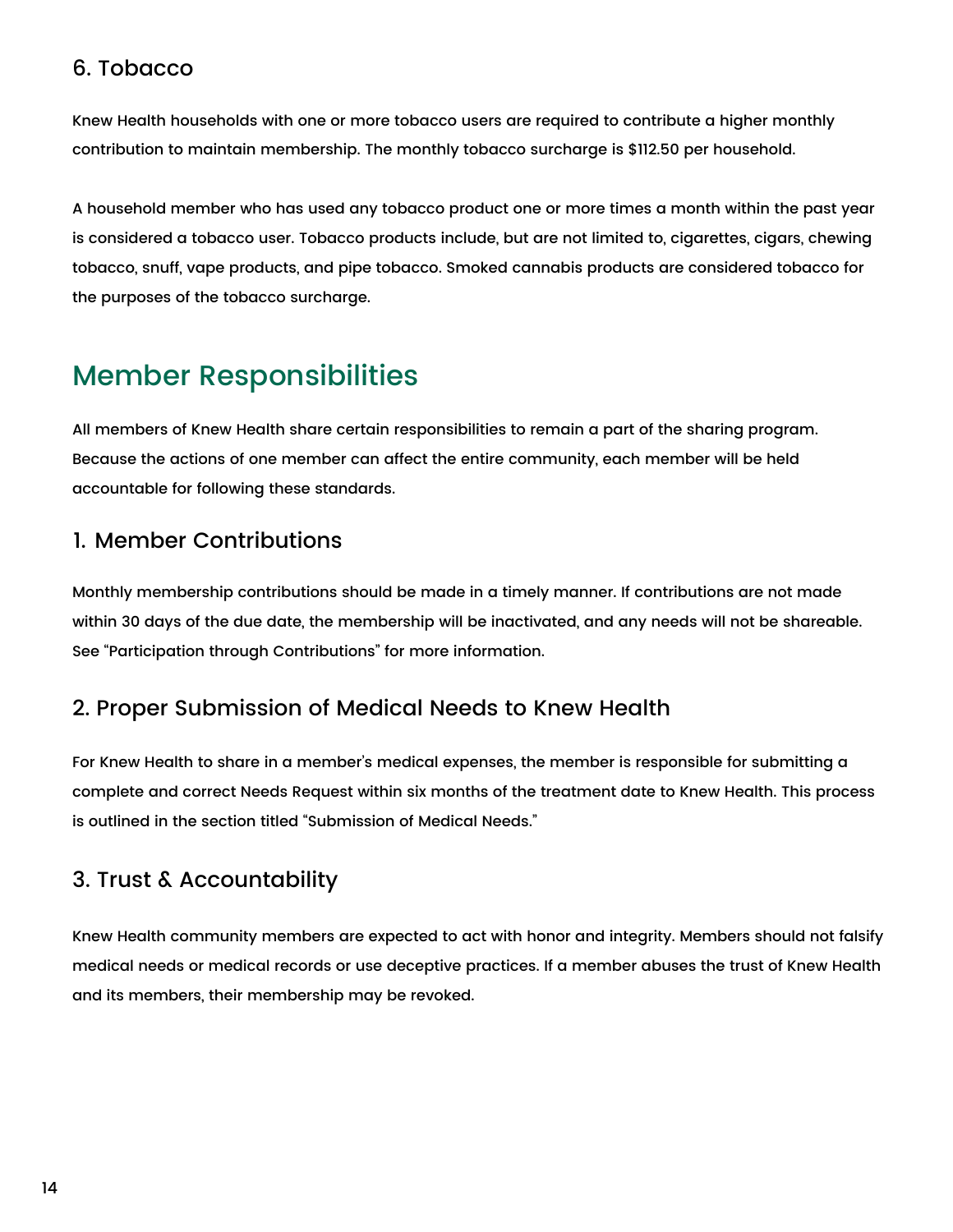#### How Needs are Shared

This section explains how the shareable amount of a member's medical expenses will be determined.

Medical needs are submitted on a per member, per incident basis. Medical needs may be injuries or illnesses that result in medical expenses. These medical expenses may be incurred by receiving medically necessary treatment from licensed medical professionals and facilities, such as physicians, emergency rooms, and hospital facilities.

When a member has a medical expense to be shared, the member must submit original, itemized bills for the medical expense within six months of treatment. Bills submitted more than six months after the service date of treatment will not be shareable. There is no lifetime limit on the number of conditions or the total dollar amount that may be shared.

#### 1. Determination of a Need

Expenses related to the same medical condition, whether expenses for a single incident or separate incidents, will be shared as one need. The related expenses will accumulate toward the total need amount.

#### 2. Initial Unshareable Amount (IUA)

The initial unshareable amount, or IUA, is the amount that a member will pay before the Knew Health community shares in eligible medical expenses. The IUA is also known as your personal responsibility. Knew Health has five primary levels of personal responsibility: \$500, \$1,000, \$1500, \$2,500, and \$5,000. The lower your personal responsibility (or IUA), the higher your monthly contribution will be.

All qualifying medical expenses submitted after the IUA is met are shareable with the Knew Health community at one hundred percent. Expenses exceeding \$5000 will be administered by Zion Health, in coordination with Knew Health.There is no annual or lifetime limit. You will not need to pay the IUA for a single need again until you are symptom free for 12 months. Additionally, you will not be responsible for

more than three IUAs in a rolling 12-month period.

#### 3. Changing your IUA

Members may choose to change their IUA once per membership year. If an IUA is lowered, a 60-day

waiting period will apply to all needs other than those resulting from an accident.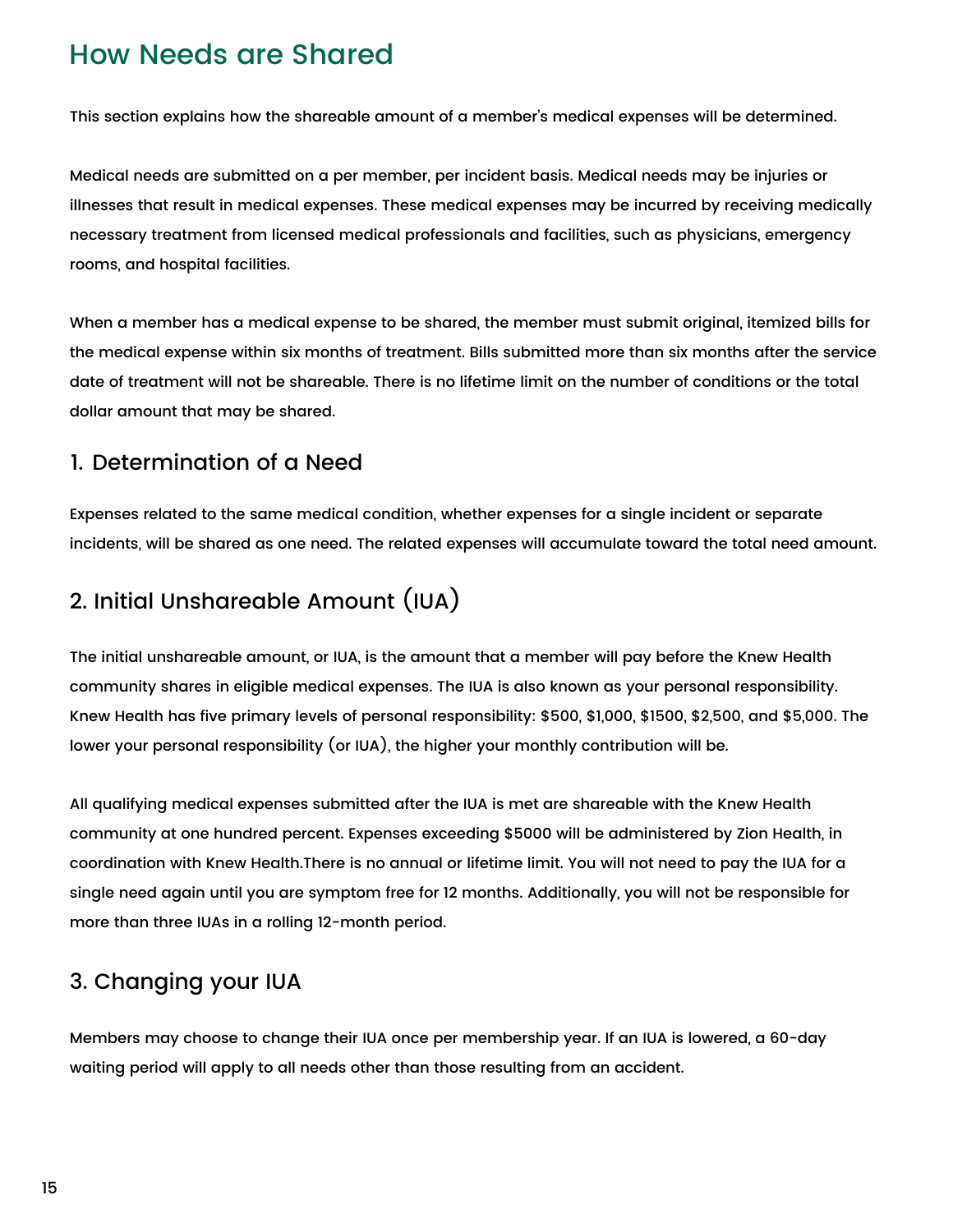#### 4. Maximum Shareable Amount

There is no annual or lifetime maximum shareable amount for any member or membership household. Knew Health has a systematic way to handle large needs and has budgeted to address large needs.

#### 5. Multiple Needs in a 12-Month Period

Member households that experience multiple needs will be responsible for up to three IUAs within a rolling 12-month period. After a member has paid three IUAs in a twelve-month period, any additional shareable needs of \$500 or more will be shared with the Knew Health community at one hundred percent.

#### 6. Insurance Companies & Government Entities

Insurance companies and government entities are primarily responsible for the payment of a member ' s

For a medical need to be shared, the membership must be active during the date(s) of service, when medical bills are received, and at the time the IUA is paid. If a membership deactivates before the determination of sharing is made, the bills will not be shared with the community. Any pre-existing condition limitations are applied based on the first date of active membership.

medical expenses. Members who are eligible for benefits through either insurance or government assistance must contact the Knew Health Needs team before submitting their medical need.

#### 7. Active Membership

Additionally, any late payment fees or interest charges caused by a member's delay in providing necessary documentation to Knew Health are not shareable.

To participate in medical cost sharing with the Knew Health community, a membership must be active. Membership is considered active when the member has paid their monthly contributions on time and is in good standing with Knew Health.

#### 8. Late Fees and Interest

Any late payment fees or interest charges that may accrue to medical bills before the member meets their IUA are the member ' s responsibility—they are not shareable.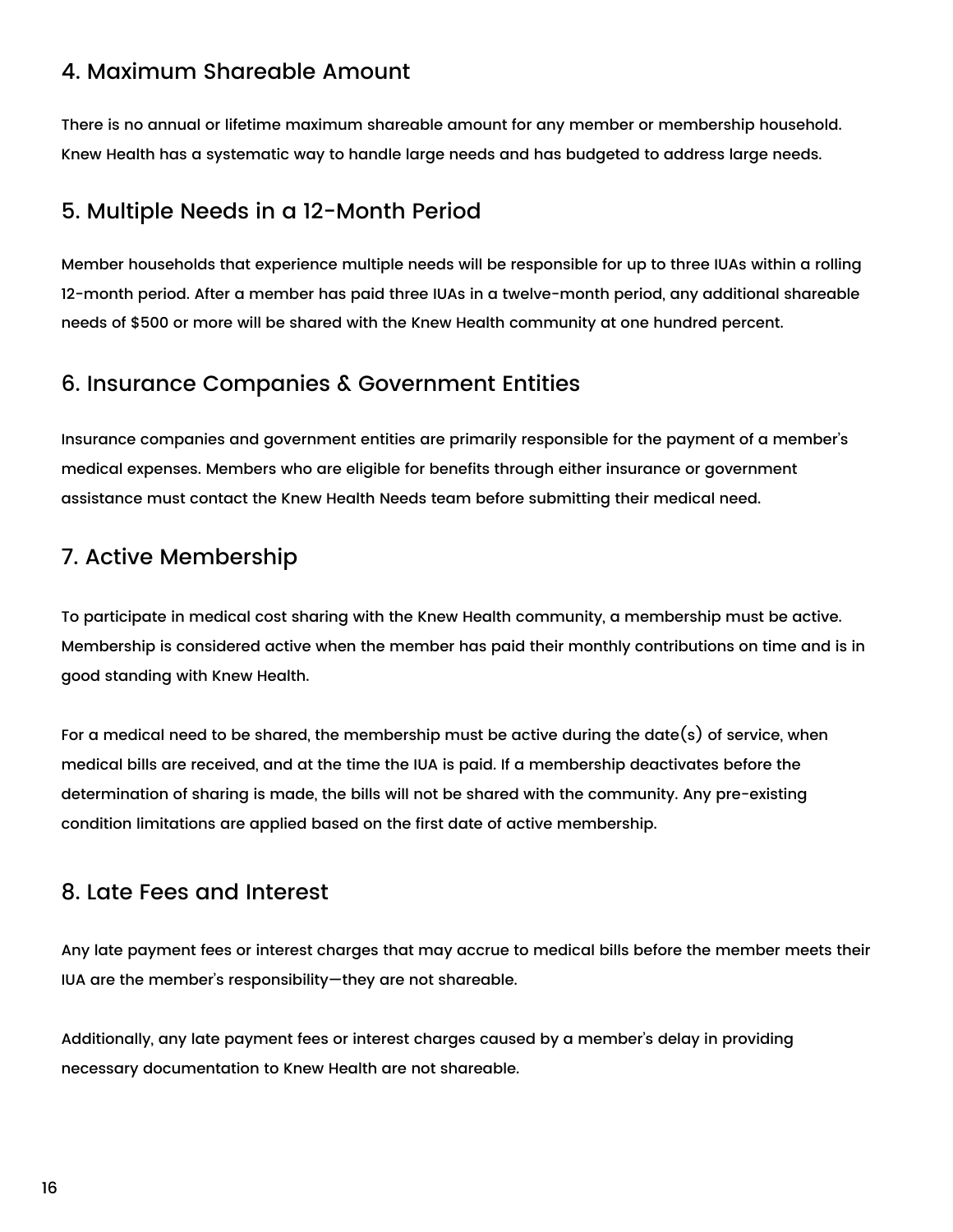#### 9. Appeals

If a member believes that a limitation was incorrectly placed on member sharing, an appeal may be submitted. Members may submit an appeal and provide supporting medical evidence to have the membership limitation removed. All appeals are reviewed by a committee that includes at least one Knew Health board member.

To file an appeal, send the medical evidence, an explanation of why you feel that the limitation was placed unfairly, and any supporting documentation to needs@knewhealth.com.

## Medical Conditions Existing Prior to Membership

To keep membership contributions low for all members, Knew Health implements a waiting period for

sharing of medical conditions that exist prior to enrollment in a Knew Health membership. This section defines medical conditions prior to membership and outlines the sharing limitations.

#### 1. Definition: 24 Months Symptom and Treatment Free

Needs that arise from conditions that existed prior to membership are only shareable if the condition was regarded as cured and did not require treatment or present symptoms for 24 months prior to the effective date of membership.

Knew Health recognizes that each member's situation is different. Knew Health reserves the right to make exceptions for certain medical conditions on a case-by-case basis. Knew Health makes decisions in service to the community as a whole.

Any diagnosed illness or injury for which a person has been examined, taken medication, had symptoms, or received medical treatment within 24 months prior to the effective date of membership is considered a pre-existing condition. For more information, please see the definition of pre-existing condition listed under "defined terms."

2. Exceptions for High Blood Pressure, High Cholesterol, and Diabetes

High blood pressure, high cholesterol, and diabetes (types 1 and 2) will not be considered preexisting conditions as long as the member has not been hospitalized for the condition in the 12 months prior to enrollment and is able to control it through medication and/or diet.

#### 3. Exceptions for Other Medical Conditions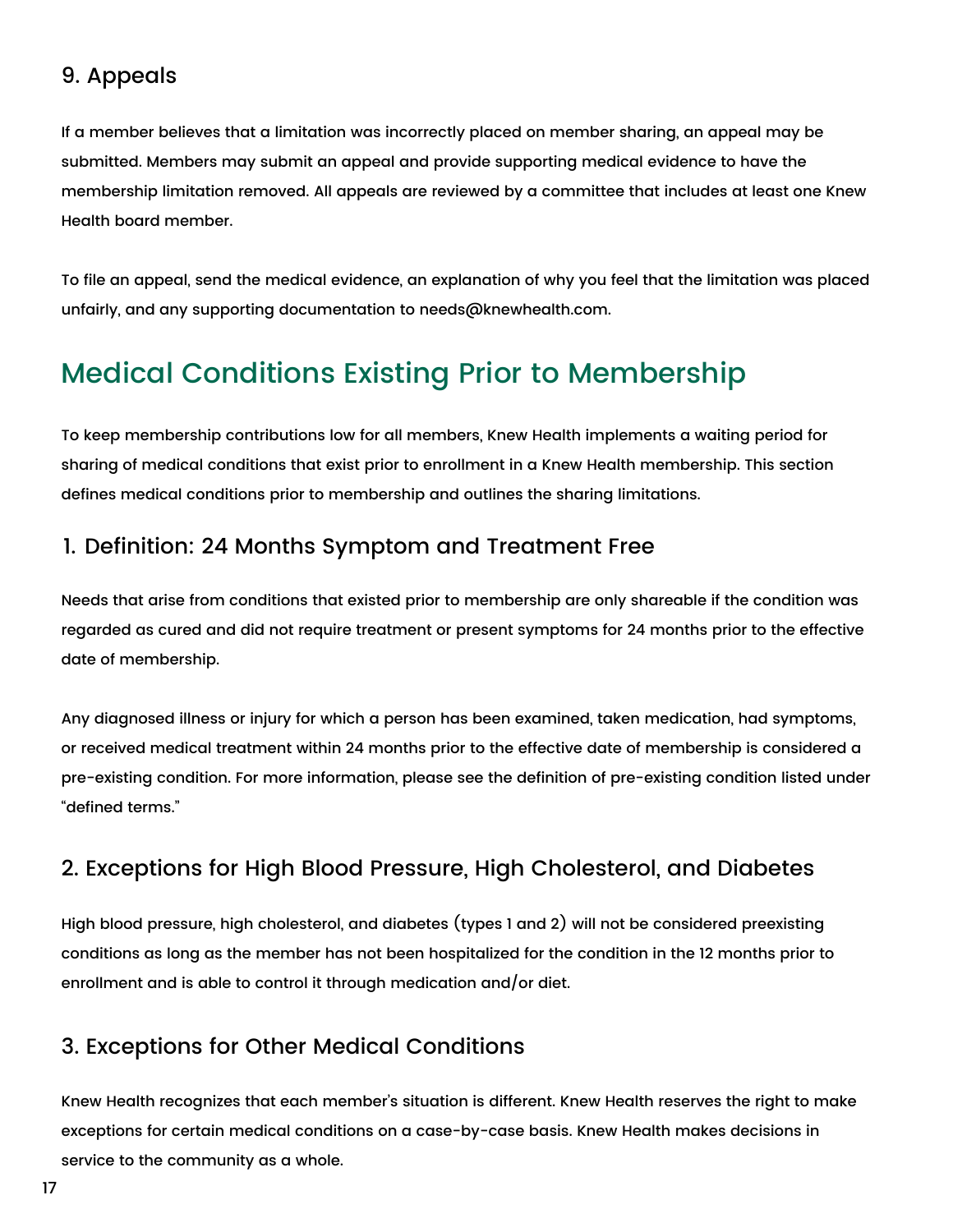#### 4. Pre-Existing Condition Phase-In Period

Pre-existing conditions have a phase-in period wherein sharing is limited. Starting from the initial enrollment date, members have a one-year waiting period before pre-existing conditions are shareable. After the first year, pre-existing needs are eligible for sharing on a limited basis, with the amount increasing each membership year. Members are never required to pay a second IUA for the same need, including pre-existing conditions.

Knew Health attempts to negotiate all medical bills received. Even if a pre-existing condition is not shareable, members may still receive discounts for their services through negotiation.

**Shareable amounts for pre-existing conditions:**

- Year One: \$0 (waiting period)
- Year Two: \$25,000 maximum per need
- Year Three: \$50,000 maximum per need
- Year Four: \$125,000 maximum per need

After year four of membership, expenses related to pre-existing conditions will remain shareable at a maximum of \$125,000 in a 12-month rolling period and resetting each membership year.

## Limitations on Sharing

Member needs not associated with a prior medical condition are generally shareable. The following list reflects limitations on sharing. All shareable expenses are subject to the member ' s IUA.

#### 1. Abortion

Expenses for the abortion of a living, unborn baby are not shareable.

#### 2. ADHD, ADHS, and SPD Treatment

Expenses for prescriptions related to ADHD, ADHS, and SPD are not shareable.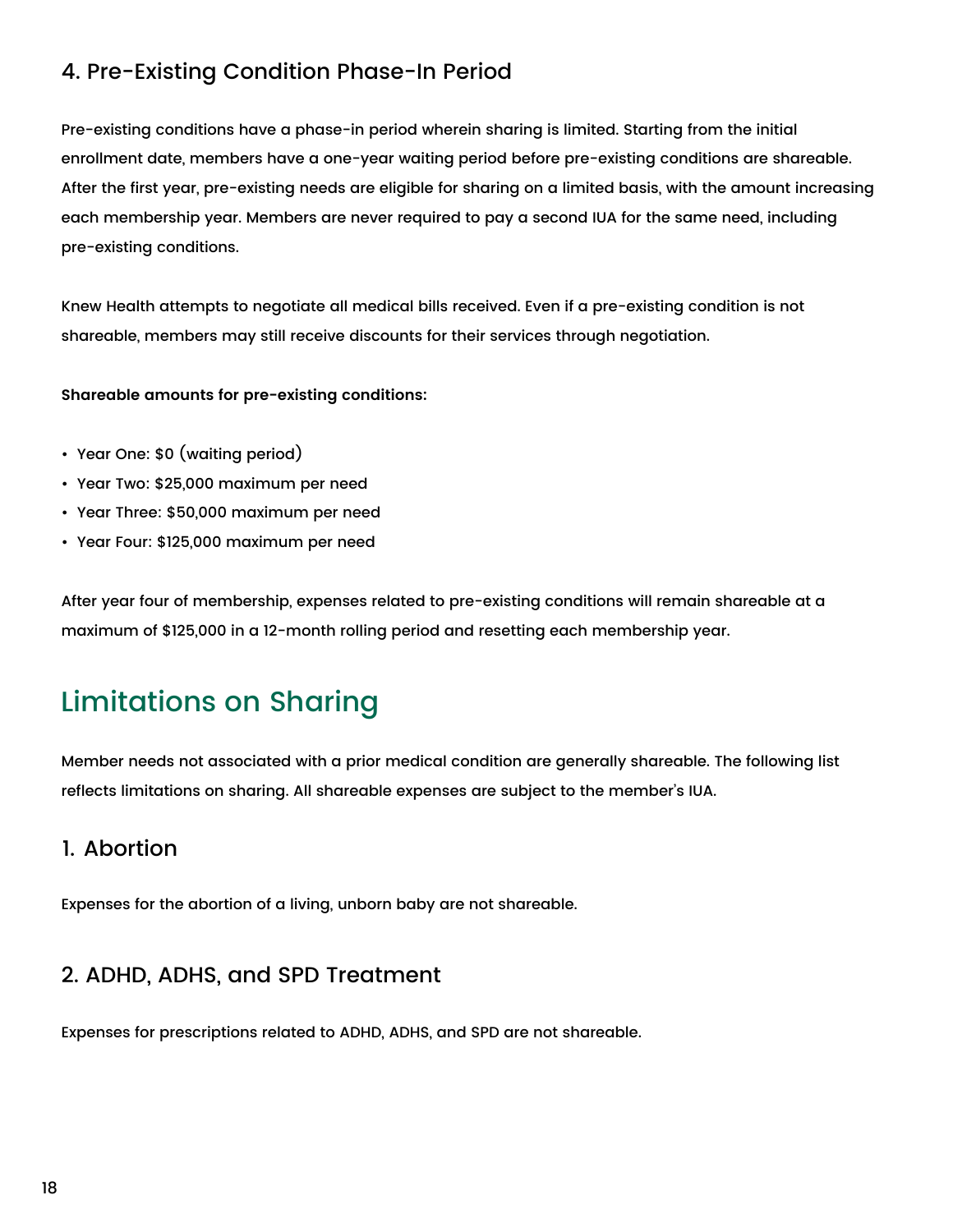#### 3. Allergy Treatments

Allergy testing and medication is excluded from sharing. Needs that arise out of non-seasonal allergies, such as an emergency room visit for an allergic reaction, are considered shareable.

#### 4. Alternative Medical Practices

Alternative medical treatments may be shared with the Knew Health community with prior written approval from Knew Health. Alternative medical treatments without written approval may not be shareable. To be considered a viable alternative to a traditional treatment plan, these treatments must be considered safe and effective. A member is also required to demonstrate the proposed value of the alternative treatment.

**What is needed for Knew Health to consider an alternative medical need?**

- Explanation of why the alternative medical need was selected
- Explanation of why the alternative medical need should be shared
- Doctor notes on current condition (Knew Health can help obtain doctor notes)
- Estimated costs (Knew Health can help obtain the estimated costs, if appropriate)

Knew Health considers alternative medical treatment plans on an individual basis and may put a cap on visits or shareable costs depending on the service.

#### 5. Alcohol and Drug Abuse Treatment

Treatment for alcohol abuse, substance abuse, or chemical dependency is shareable up to \$3,000 per member.



#### 6. Ambulance Transports

Ambulance transports are shareable as part of a need when they are required in relation to a specific shareable illness or injury.

#### 7. Audiological

Audiological needs to correct hearing loss are shareable. Expenses related to hearing aids are not shareable.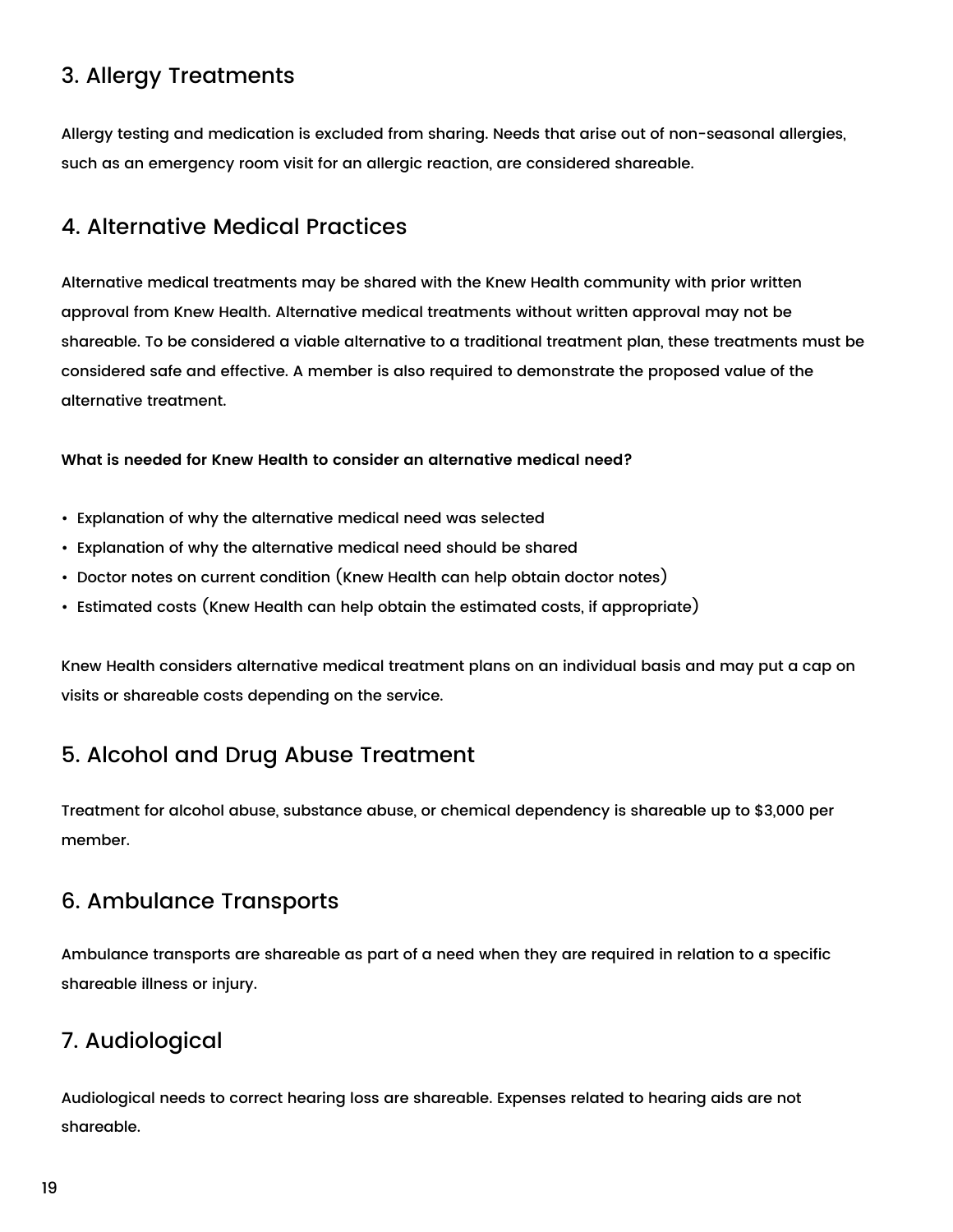#### 8. Automobile Accidents

Needs arising from an automobile accident are only shareable when a third party or insurance entity is not liable. If the member's medical need is being considered, or should be considered, by a third party or insurance entity, the need is not shareable until Knew Health receives documentation to reflect a lack of liability or partial payment.

#### 9. Cataract Surgery

Cataract surgery is treated as a pre-existing condition and subject to a one-year waiting period before it is shareable. Each eye is considered a separate need and subject to an individual IUA.

#### 10. Chiropractic

Services related to the treatment of a specific musculoskeletal injury or disease are shareable for up to 25 office visits per need for up to 120 days. All other chiropractic services will be treated as alternative medical practices and are subject to the limitations as outlined.

#### 11. Chronic Pain Therapy

Services related to chronic pain therapy have the same limitations as an alternative medical practice. They are shareable as part of a related eligible need, and members must get prior approval from Knew Health for the number and type of sessions. See the limitations on injections for more information.

#### 12. Cosmetic Surgery

Expenses related to cosmetic surgery are shareable only for disfiguration due to a shareable injury or illness.

#### 13. Dental

Knew Health may share in dental-related expenses that are deemed medical.

#### 14. Diabetic Medication & Supplies

Any medical expenses related to supplies, testing, medication, or other implements used to treat insulindependent diabetes (type 1) are not shareable.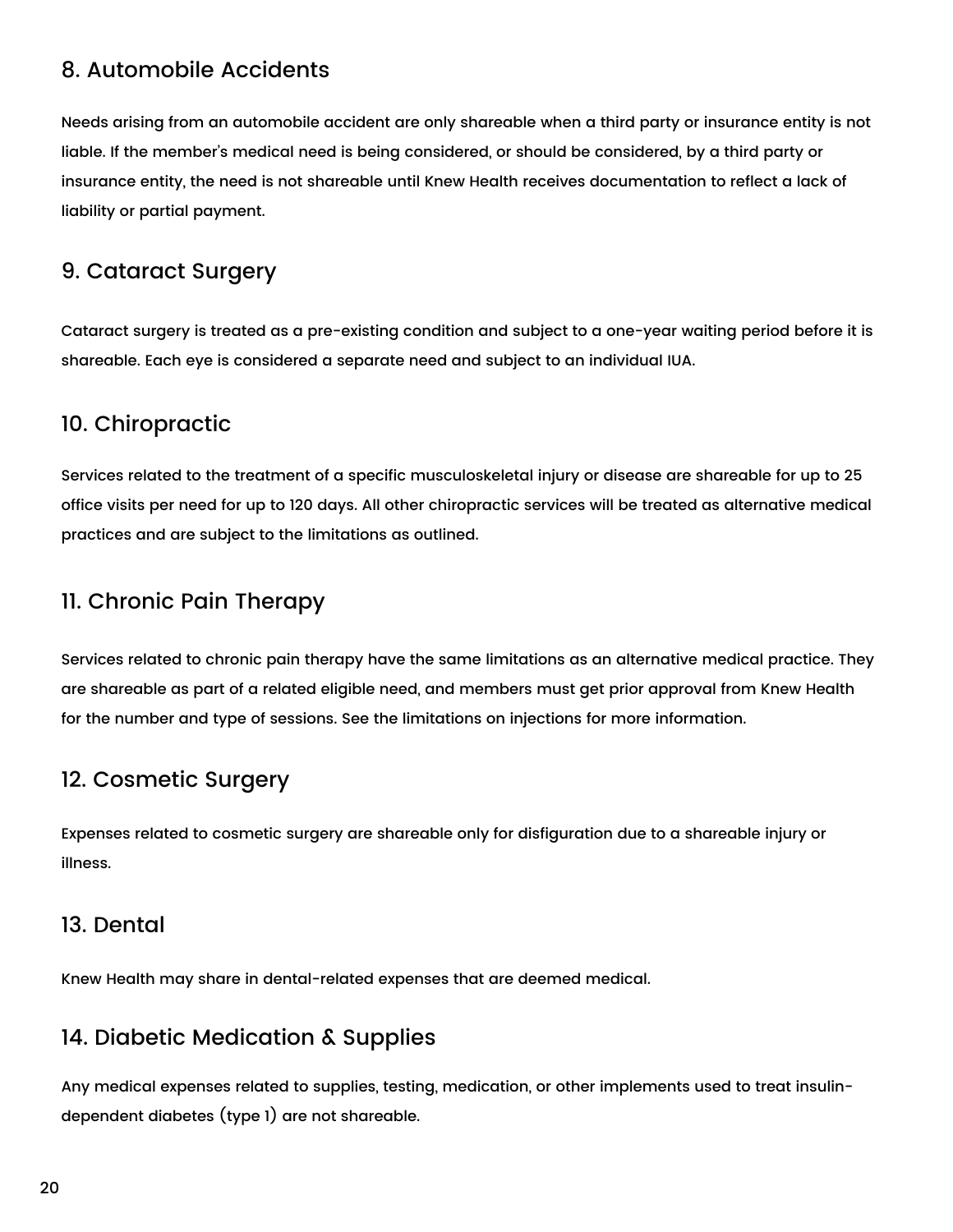#### 15. Emergency Visits

Emergency room visits are generally shareable separately or in conjunction with an eligible medical need related to an illness, injury, or accident. The first ER visit for a medical condition is treated as a normal need. Each additional visit related to the same condition requires the member to take on a personal responsibility of \$500 in addition to the member ' s IUA.

Members with nonemergency needs should seek out other treatment options such as doctor visits, telemedicine, urgent care clinics, or other appropriate care. Seeking proper nonemergency care reduces emergency room visits and the financial strain on the entire community.

#### 16. Fertility

Expenses related to fertility evaluations and treatments are not shareable.

#### 17. Genetic Mutation

Needs resulting from a genetic mutation that existed prior to membership are subject to the same limitations as other pre-existing conditions.

If the member did not receive a diagnosis, require treatment, present symptoms, or take medication for the genetic mutation in the 24 months prior to membership, needs related to the condition are considered shareable without pre-existing condition limitations.

#### 18. Home Healthcare

Home healthcare expenses are shareable when related to an accident or injury and when the care has

been prescribed by a licensed physician. Sharing of home healthcare expenses is limited to 30 days and \$5,000.

#### 19. Hospice Care

Hospice care is shareable for 90-day periods when ordered by and under the care of a licensed care professional and upon physician approval or certification of terminal illness.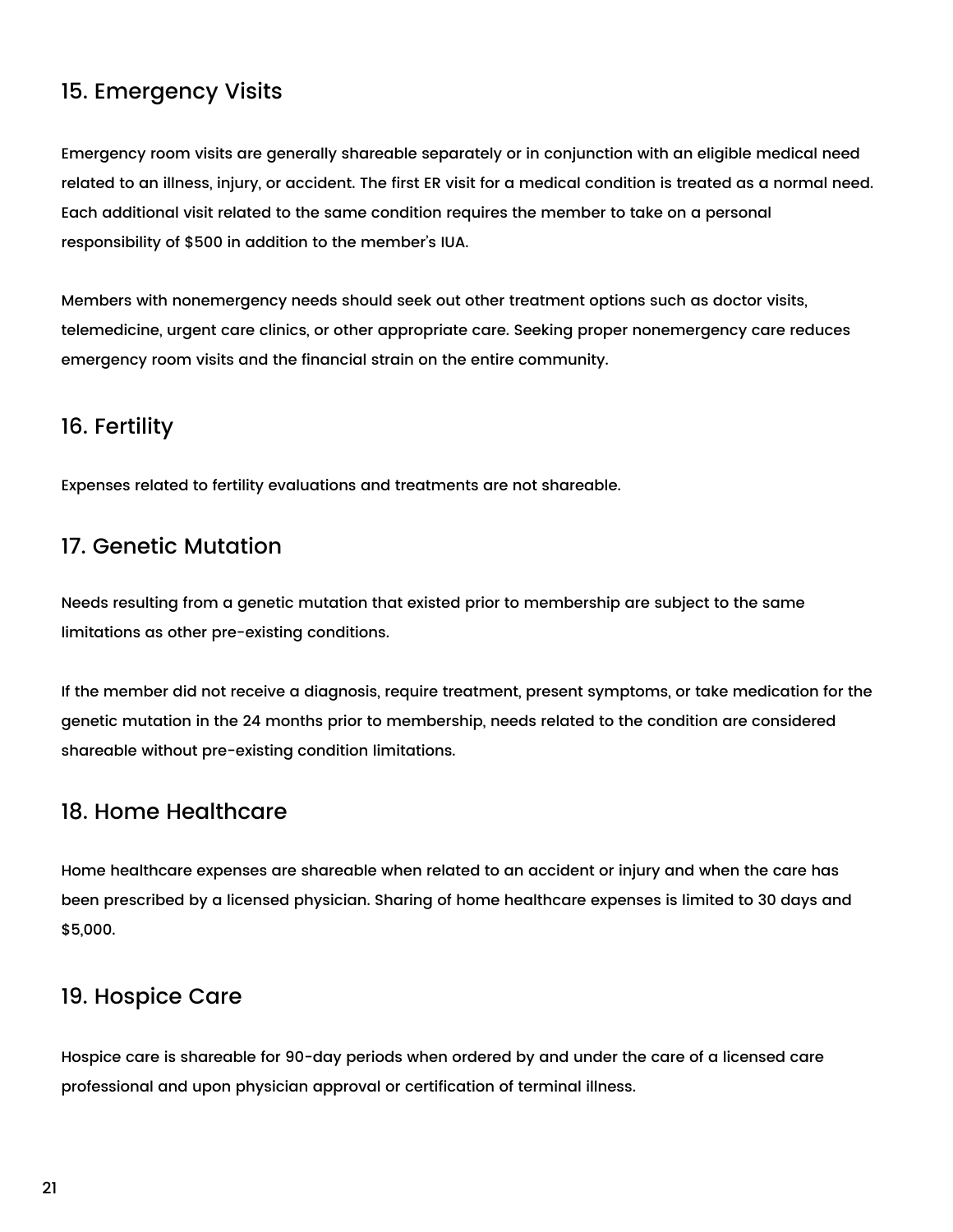#### 20. Hospitalization

Hospitalization is shareable at a semi-private room rate. If a medical provider prescribes ICU or quarantine, those expenses are also shareable.

#### 21. Hyperbaric Therapy

Inpatient or outpatient hyperbaric therapy may be shareable for the treatment of a specific illness or injury. Outpatient hyperbaric therapy is shareable for up to 35 therapy sessions.

#### 22. Injections

Injections related to pain management for a shareable need are shareable up to \$5,000. Hormone therapy

injections related to a shareable need are shareable up to \$3,000. Injections related to gender transitioning or sex reassignment therapy are not shareable.

#### 23. Injuries Obtained from Certain Acts

Injuries or illnesses resulting from participation in a riot, criminal act, euthanasia, assisted suicide, or other such acts are not shareable.

#### 24. Laboratory Tests and Checkups

Laboratory tests and checkups are shareable as part of an eligible need and prescribed by a licensed medical provider.

#### 25. Long-Term Care and Skilled Nursing

Long-term care and skilled nursing are shareable when prescribed by a licensed medical provider for recovery from a shareable injury or illness. Sharing for these services is limited to 90 days per medical need.

#### 26. Medical Equipment

Medical equipment, including durable medical equipment (DME), is shareable if it is prescribed by a licensed medical provider and if it is related to a shareable need.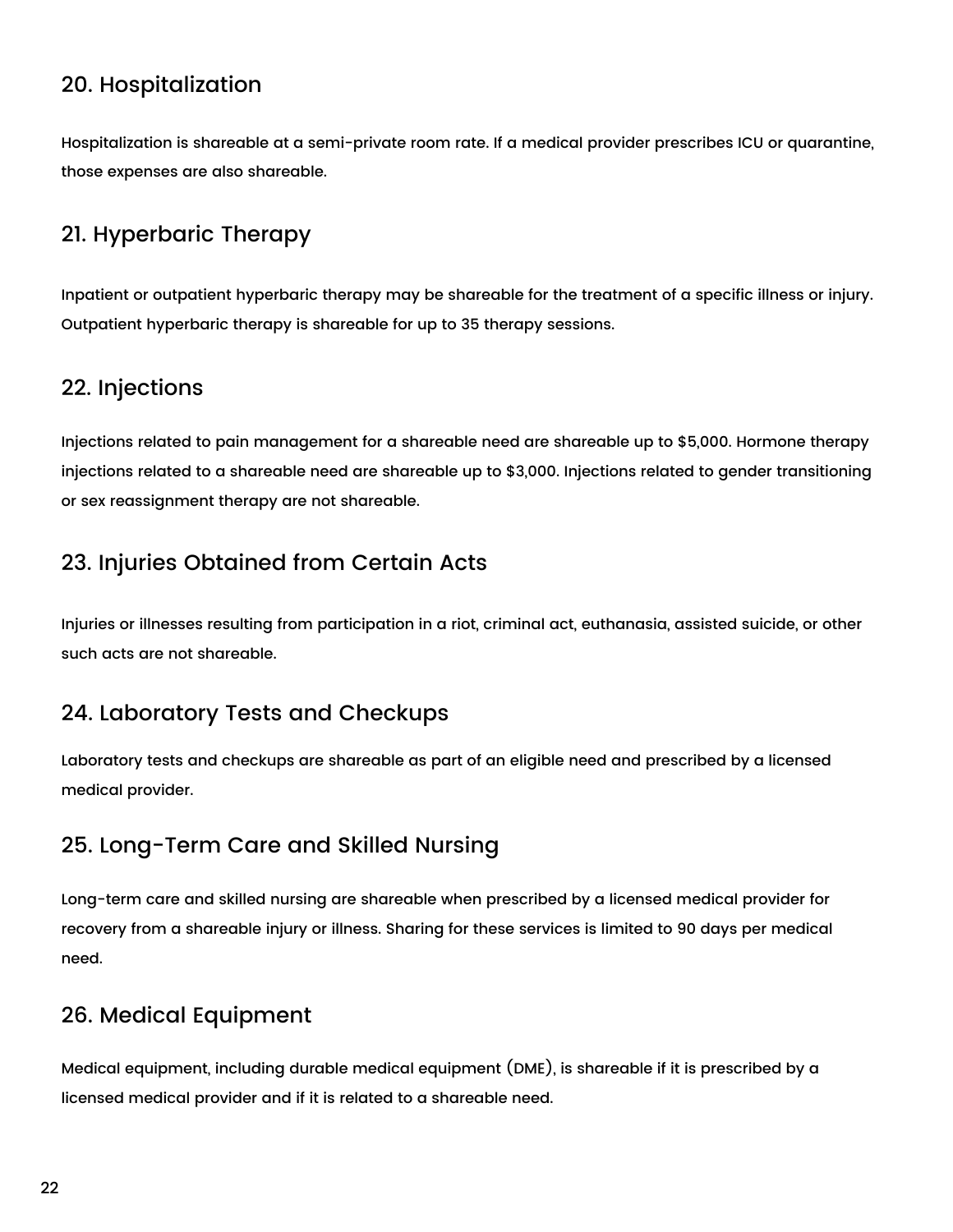#### 27. Medical Supplies

Medical supplies that directly aid in the treatment of, or recovery from, a shareable need are generally shareable for up to 120 days from the treatment start date as prescribed by a licensed medical provider. Medical supply costs must be over \$100 per item to be shared. Knew Health will share the retail costs (or fair costs when applicable) and, thus, encourages members to use alternative vendors such as local pharmacies or medical supply stores.

#### 28. Mental Health

Expenses related to medications or other treatment for any mental health illness or condition are not shareable. Mental health conditions may include anxiety, depression, mental illnesses, and other psychological conditions.

#### 29. Naturopathic

Naturopathic care may be shareable pending written approval from Knew Health. Any expenses incurred prior to receiving written approval are not shareable.

#### 30. Newborn Care

Routine care for a newborn without complications is included with an eligible maternity need.

NICU care and other complications are treated as a separate need of the baby. Expenses related to circumcision are excluded from sharing.

#### 31. Nutritionists

Expenses related to nutritionist services are not shareable unless prescribed by a licensed medical

provider. Knew Health must provide approval for nutritionist services prior to sharing.

#### 32. Occupational Therapy

Occupational therapy is shareable for inpatient treatment and up to 35 outpatient sessions per need, up to \$7,500.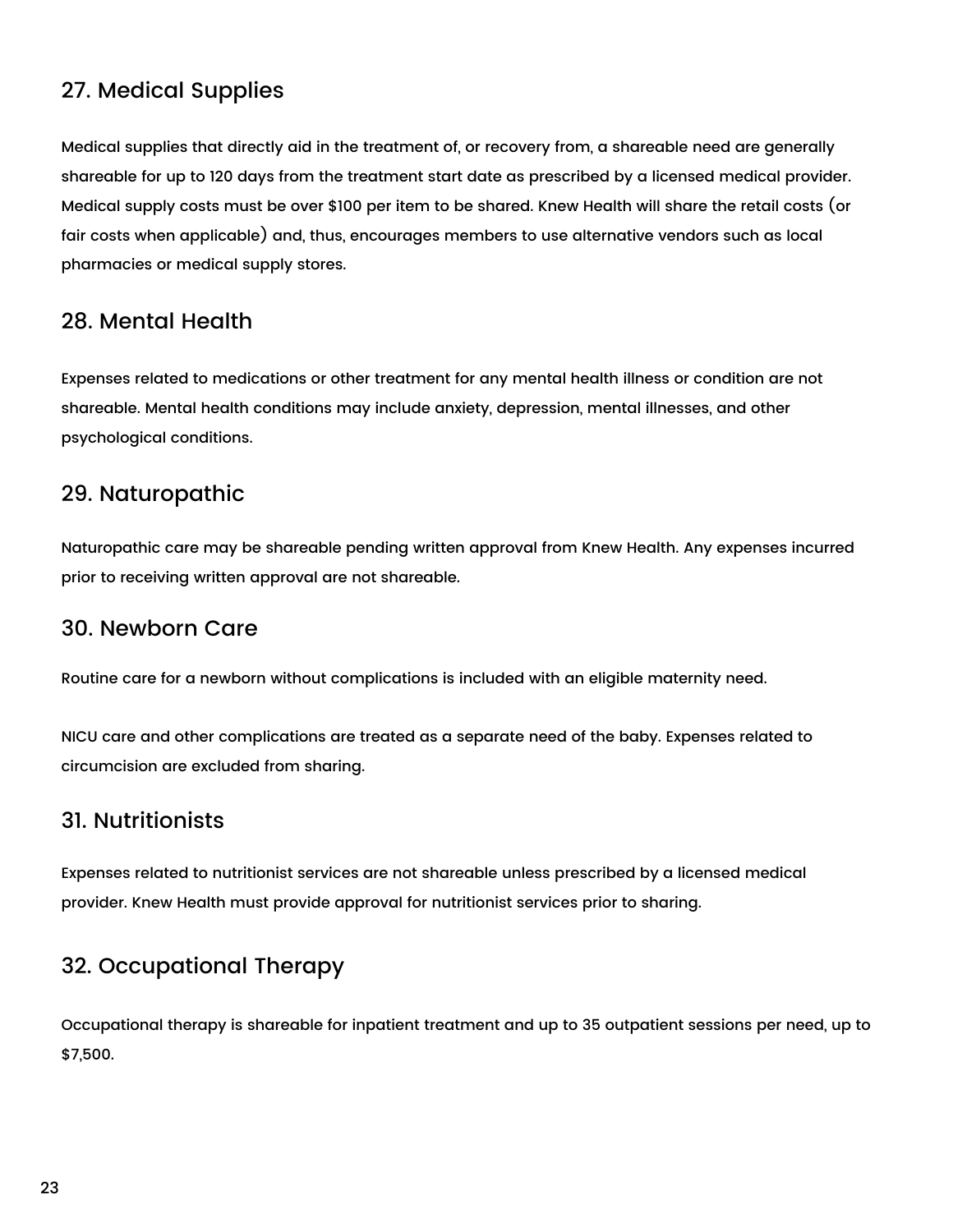#### 33. Organ Transplants

Occupational theOrgan transplants are shareable; however, they are subject to limitations for conditions existing prior to membership.rapy is shareable for inpatient treatment and up to 35 outpatient sessions per need, up to \$7,500.

#### 34. Physical Therapy

Physical therapy is shareable for inpatient treatment and up to 35 outpatient sessions per need, up to \$7,500.

#### 35. Prescriptions

Prescriptions for medications related to an eligible need and that are billed by a provider are considered

Prescriptions filled at a pharmacy will be considered for sharing under the following conditions: prior approval is given by Knew Health, the prescription is related to the treatment of a shareable need, and prescription costs accumulate to \$500 monthly. Sharing for these prescriptions is limited to 12 months.

Other prescription costs are generally not shareable.

#### 36. Preventive Services

Preventive services are not subject to the IUA.

#### 37. Sleep Apnea

Sleep apnea equipment and testing is not shareable with the Knew Health community.

#### 38. Speech Therapy

Speech therapy in relation to a shareable illness, injury, or accident is shareable for 35 outpatient visits per condition, up to \$3,000. Speech therapy for conditions such as speech delays or learning impairments not caused by injury or accident is not shareable.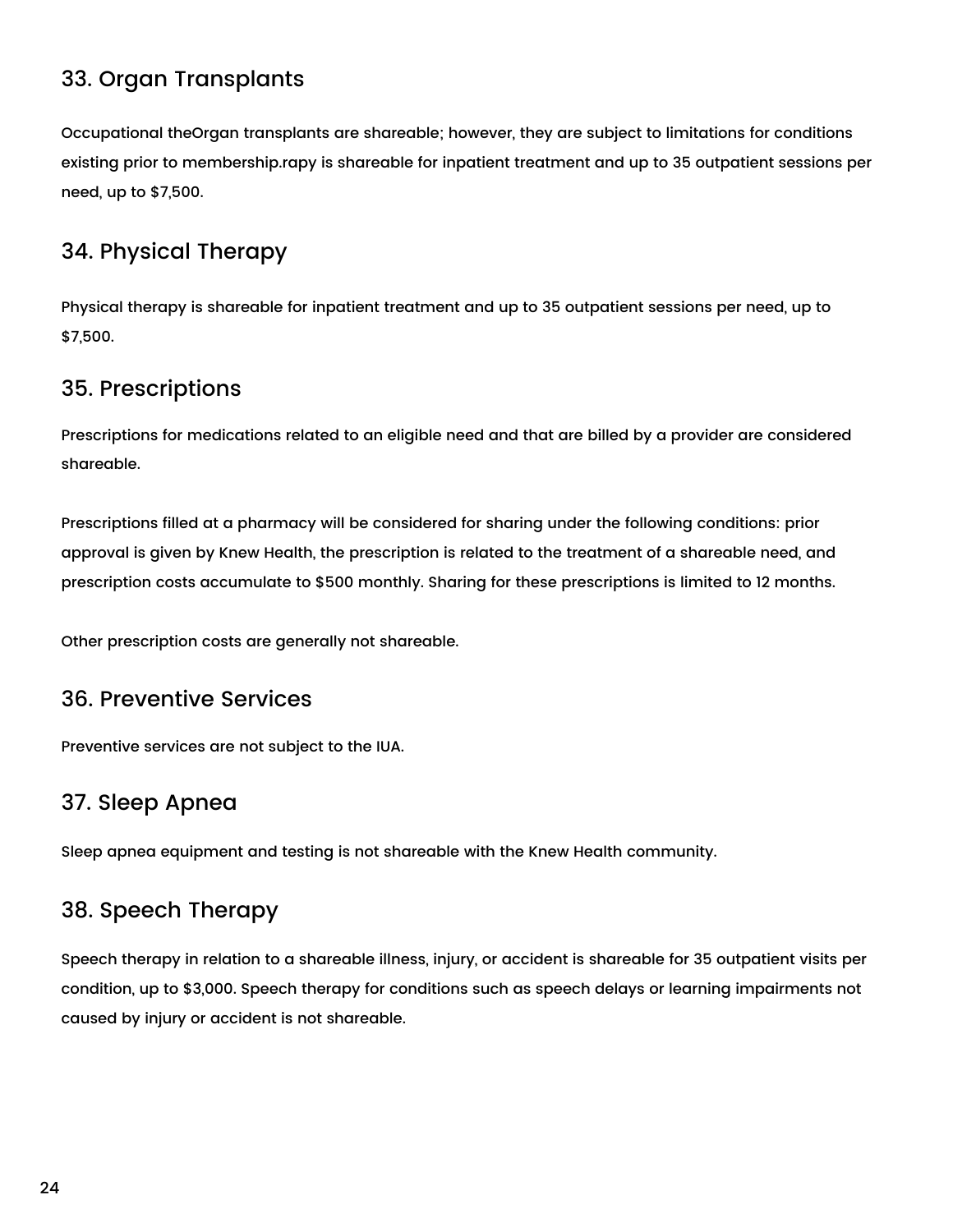#### 39. Sports

Knew Health may share medical expenses related to sporting activities.

Injuries or illnesses resulting from participation in professional sports are not shareable.

Injuries or illnesses resulting from recreational karate, jujitsu, taekwondo, or other combat sports are shareable when the member has not been paid to compete.

#### 40. Sterilization

Elective sterilization, such as tubal ligation and vasectomy, is not shareable.

#### 41. Suicide and Attempted Suicide

In the event of a dependent suicide, financial assistance can slightly ease the burden on our members. For this reason, Knew Health will share in expenses related to the suicide or attempted suicide of an adolescent up to age 18, up to \$25,000 and after a one-year waiting period of continuous membership.

#### 42. Surrogacy

Expenses related to a surrogate pregnancy, whether or not the surrogate is a member, are not shareable.

#### 43. Therapeutic Massage Therapy

Expenses related to therapeutic massage are shareable if the therapy is related to an eligible need and prescribed by a licensed medical provider. Massage therapy is shareable for 25 sessions per need, up to \$3,000.

#### 44. Tobacco Use over 50

Medical cost sharing for the needs of tobacco users 50 years of age and older is limited to \$50,000 for

each of the following four disease categories:

- Stroke
- Cancer
- Heart conditions
- Chronic obstructive pulmonary disease (COPD)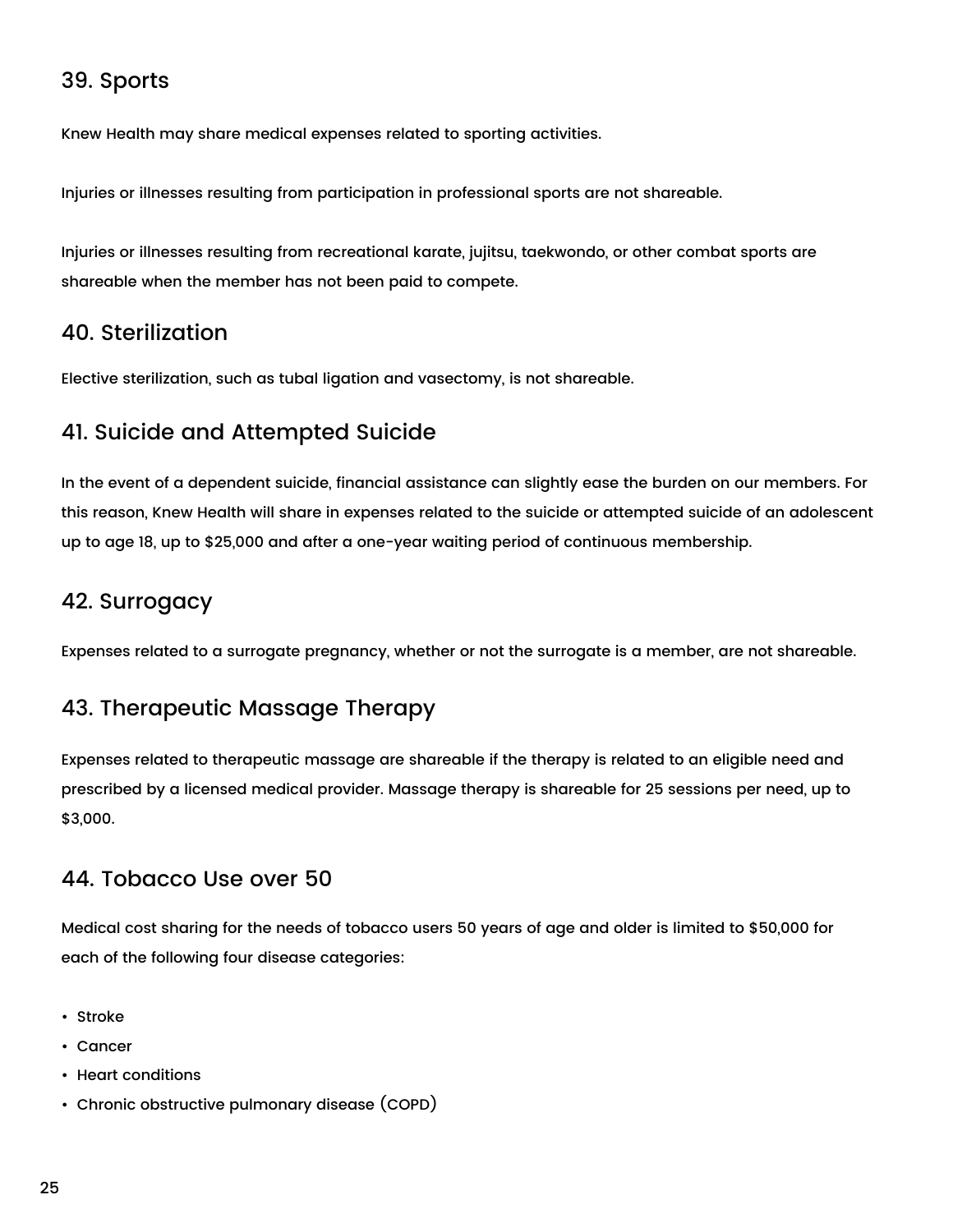#### 45. Vision

Knew Health may share in vision-related expenses that are deemed medical.

#### 46. Weight Reduction

Expenses related to weight reduction are shareable if prescribed by a licensed medical provider and approved by Knew Health—up to \$3,000 per need.

As with any other medical need, expectant mothers pay a single IUA for all expenses related to their maternity need. Shareable expenses may be related to miscarriage, prenatal care, postnatal care, and delivery. STD screenings prescribed by a licensed practitioner as part of routine prenatal care are shareable as part of the maternity need. Maternity needs requests must be submitted within 30 days from the date the member's pregnancy is verified.

## Maternity Needs

As a general rule, maternity needs are shareable and are treated like any other medical need. Maternity Needs will be administered through Zion Health in coordination with Knew Health. View the Maternity Guide

#### 1. General

Any need of the baby, whether occurring before or after birth, is separate from the mother's maternity need. Expenses for any pregnancy or birth-related complications of the mother will be shared as part of the maternity need.

#### 2. Separate Needs

#### 3. Early Sharing Requests

A maternity care provider may reduce normal charges if a member prepays some or all of the bill. If this is

the case, Knew Health will consider sharing the maternity need prior to delivery. To be considered for early sharing, the member must submit an estimate from the provider with the needs request form.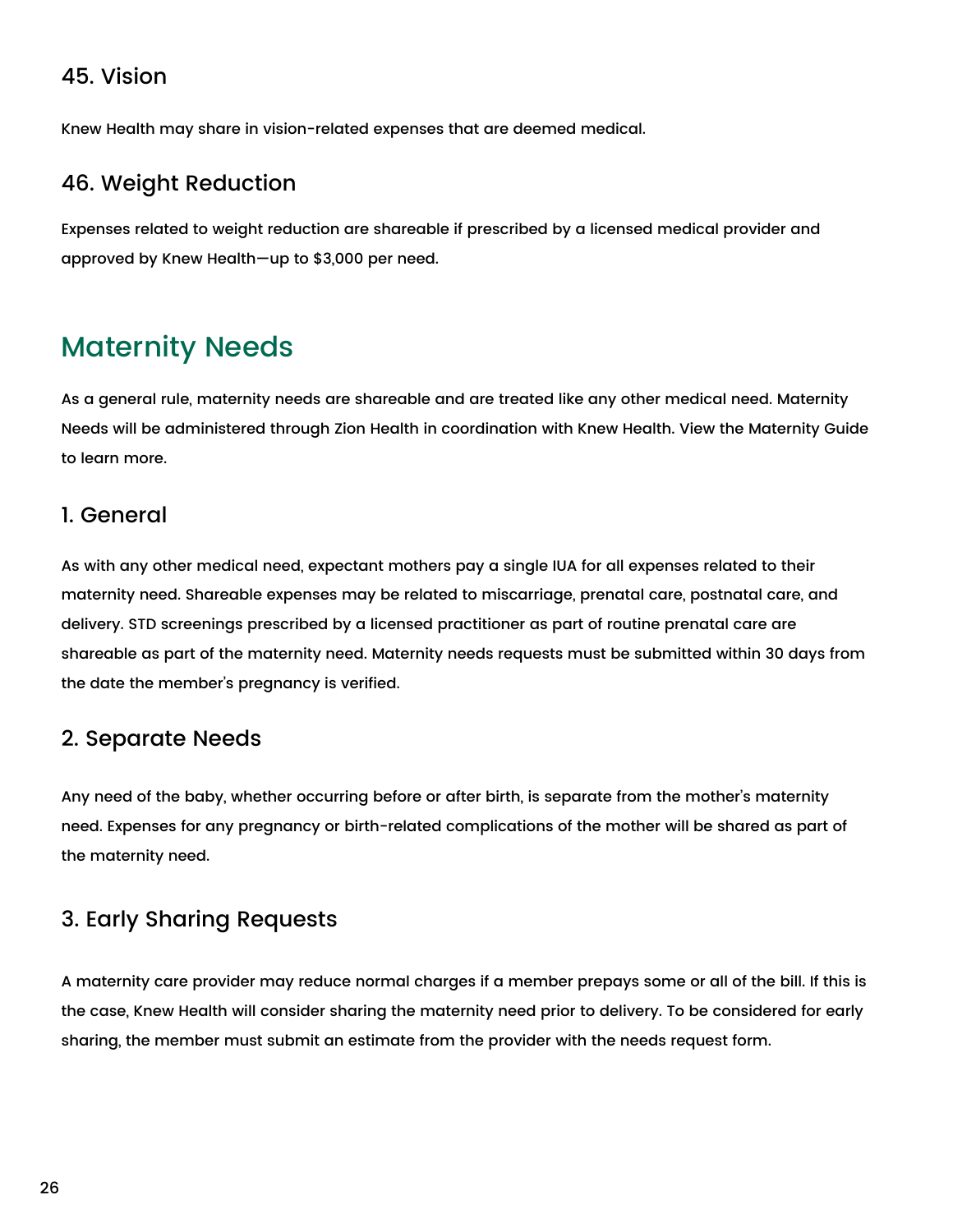#### 4. Home Births

Home births typically incur fewer expenses. If the costs are significantly lower for a home birth than for a hospital birth and the member is under the care of a licensed care provider, Knew Health may partially waive the IUA for the maternity need.

#### 5. Pregnancy Prior to Membership

Pregnancy that begins prior to membership, is not shareable. A newborn conceived prior to membership must be enrolled in Knew Health by the parents within 30 days of the child' s birth.

For any pregnancy that is not shared as an eligible maternity need with Knew Health, any complications or conditions present at the time of birth are considered pre-existing and are subject to the applicable

#### 6. Waiting Period

Pregnancy is considered a pre-existing condition if the pregnancy begins within the first 60 days of the membership.

#### 7. Premature Birth

The baby ' s needs are fully shareable, even if the baby is born prematurely. Any services not included in a standard maternity need would be considered a separate need of the baby.

### Submission of Medical Needs

Knew Health strives to share in its members' medical needs in a timely, accurate manner. To do this, it is

crucial for members to submit medical needs correctly and include all required documentation.

#### 1. Submitting a Needs Request

Needs requests should be submitted through the Knew Health Member Portal. Needs requests should be submitted as soon as possible. Most non-emergency needs requests, such as surgical procedures, should be submitted prior to the date of service. For any help with this process, members may contact Knew Health directly during business hours.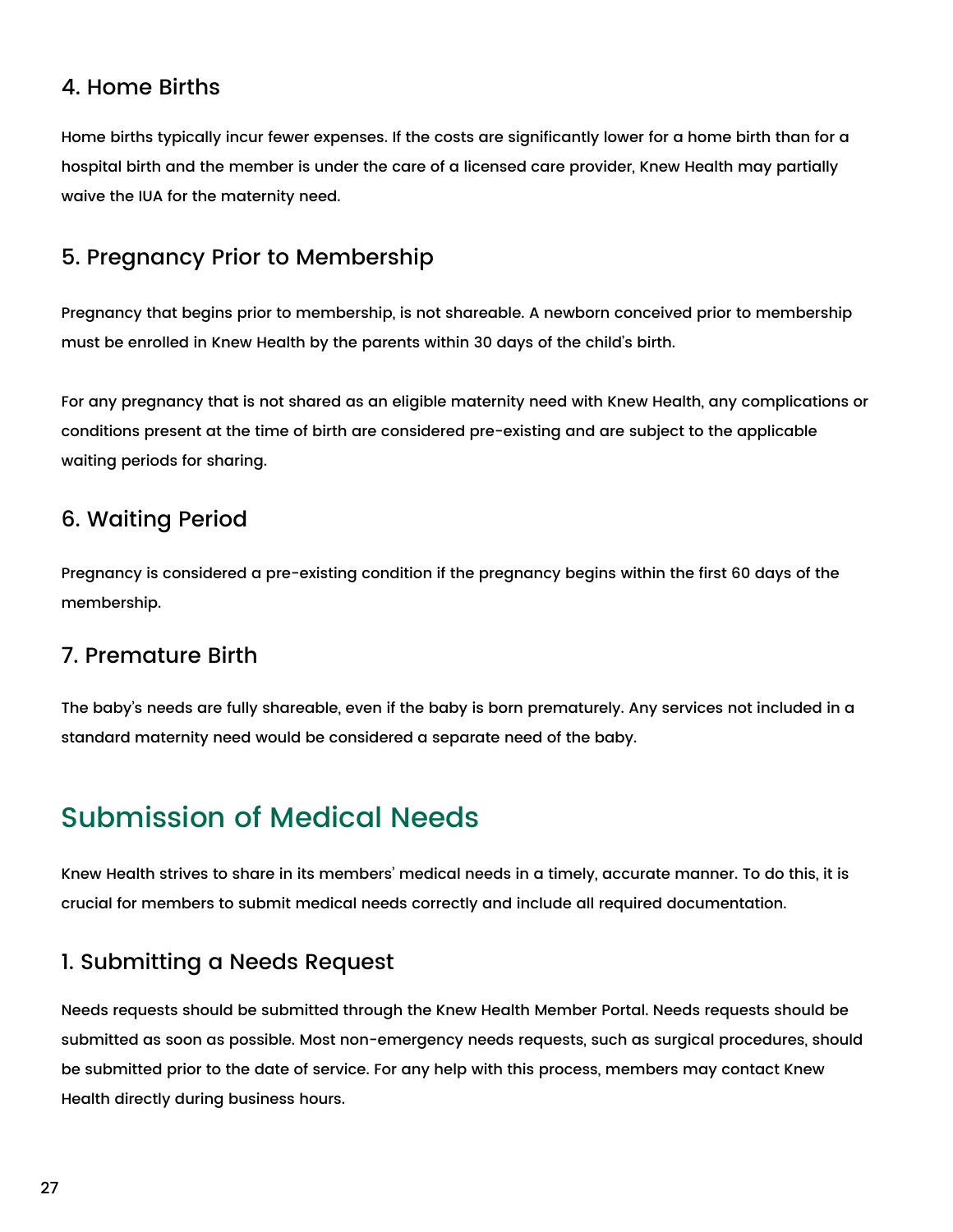#### 2. Required Documentation

Needs requests must contain all required documentation, including but not limited to the following:

- Itemized bills
- Proof of IUA payment
- Medical records and other additional documents

#### 3. Time Limit for Providing Documentation

Original, itemized bills should be submitted promptly to Knew Health along with the needs request form in order for Knew Health to process your need as soon as possible. In order to be shared, bills and needs requests must be submitted within six months of the date of service.

#### 4. Meeting the IUA

Needs are only shareable with Knew Health after the member has met their IUA. Members should provide documentation to Knew Health of all payments that may contribute toward the member ' s IUA. The IUA must be paid within six months of the needs request submission or bills may become ineligible for sharing.

#### 5. Negotiating Medical Bills

Knew Health prefers to pay providers quickly and negotiate the best rates for healthcare services. This helps Knew Health keep rates low for members.

Members should inform Knew Health about any potential cash-pay discounts and consult with the Needs team prior to signing any payment arrangements. Knew Health is happy to participate in cost negotiations for its members.

#### End of Life Assistance

lf a member, or a member's dependent, dies after one year of uninterrupted membership, financial

assistance will be provided to the surviving family. The member community will provide assistance upon receipt of a copy of the death certificate.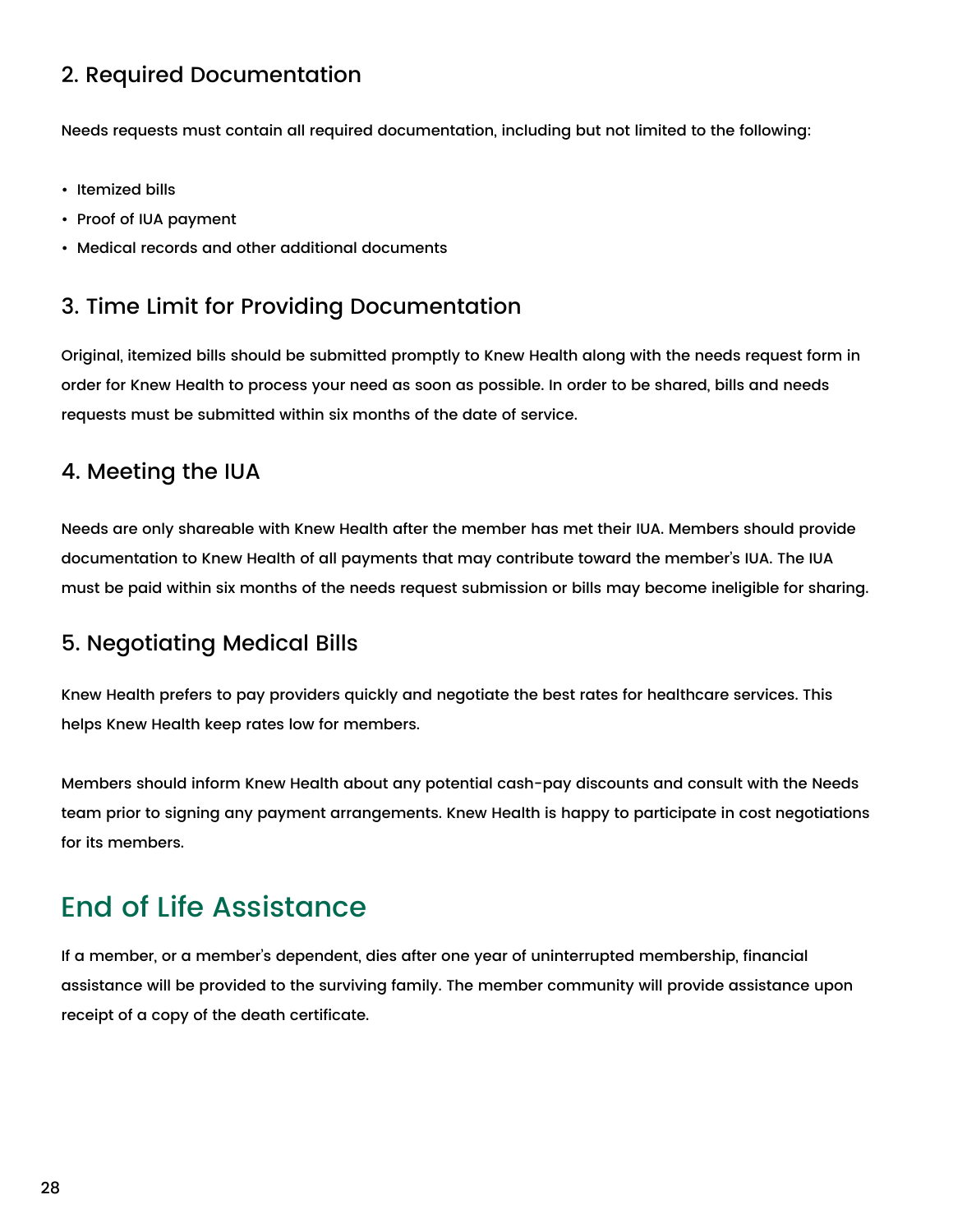Financial assistance will be provided to the surviving family as follows:

- \$10,000 upon the death of a primary member
- \$10,000 upon the death of a dependent spouse
- \$2,500 upon the death of a dependent child

# **Appendix A: Defined Terms**

#### 1. Annual limit

The maximum amount shared for eligible needs per participating member per year. Knew Health does not have annual or lifetime sharing limits for our members unless specifically stated in the Membership Guidelines.

#### 2. Application date

The date Knew Health receives a complete membership application.

#### 3. Benevolent organization

An organization whose primary purpose is to care for the needs of the persons/members who make up the membership. A benevolent organization is not an insurance company.

#### 4. Benevolent fund

A fund maintained by Knew Health created from the contributions of members for the exclusive purpose of sharing eligible needs of members in accordance with the Medical Cost Sharing Guidelines.

#### 5. Contribution list

A list of members who are being billed by payroll deduction through a company opposed in lieu of direct billing from Knew Health.

#### 6. Date of Service

The day medical services were rendered on behalf of a participating member.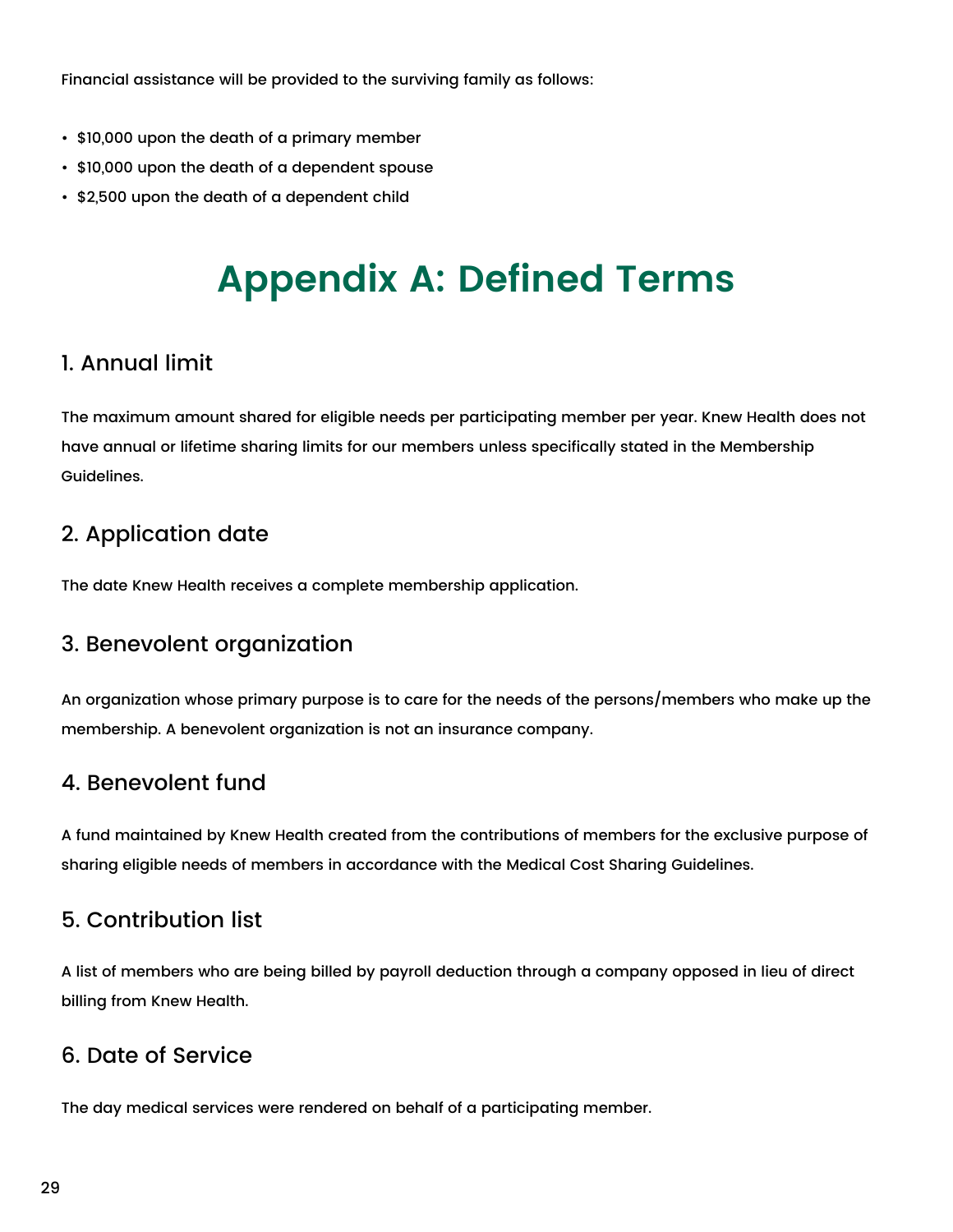#### 7. Dependent

The head of household' s spouse or unmarried child(ren) under the age of 26, who are the head of household' s dependent by birth, legal adoption, or marriage, and who are participating under the same combined membership. Unmarried children under 26 years of age may participate in the membership as a dependent.

#### 8. Effective date

The date a person 's membership begins.

#### 9. Eligible need

A medical need that qualifies for sharing via the contributions of Knew Health members.

#### 10. Head of household

The oldest participating member in the household.

#### 11. Household membership

One or more family members participating under the same membership.

#### 12. Healthcare sharing

A membership-based, non-insurance arrangement established for the purpose of sharing legitimate healthcare expenses between members.

#### 13. Inactive member

A contributor, and contributor's dependents if applicable, who has/have not submitted monthly

contributions in the manner established by the Member Guidelines. An inactive member is not eligible for

sharing.

#### 14. Ineligible need

A need disqualified from voluntary sharing of contributions from member contributions due to a policy set

forth in the Member Guidelines.

30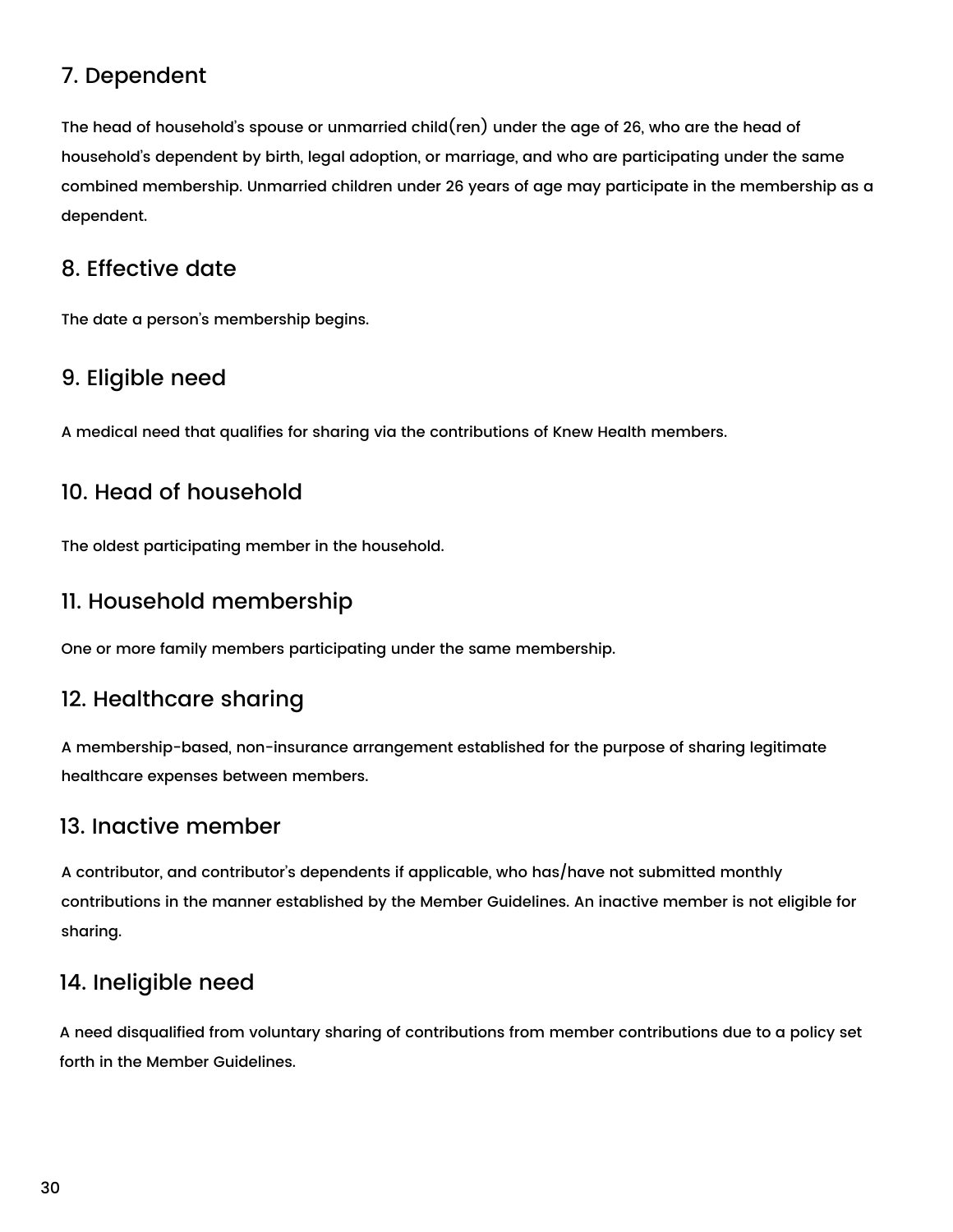#### 15. Initial Unshareable Amount

The specified financial amount that members are required to bear on their own prior to any amount that may be eligible for sharing.

#### 16. Licensed medical professional

An individual who has successfully completed a prescribed program of study in a variety of health fields and who has obtained a license or certificate indicating his or her competence to practice in that field (MD, DO, ND, NP, PT, PA, Chiropractor etc.)

#### 17. Lifetime limit

The maximum amount shared for eligible needs over the course of an individual member ' s lifetime of

#### 18. Maternity Need

A need request that must be submitted once a member becomes pregnant within 30 days of confirmation of pregnancy from a licensed medical professional.

#### 19. Maximum shareable amount

The maximum dollar amount (limit) that can be shared for any one need. Certain medical needs have a maximum shareable amount as described in the Guidelines.

#### 20. Medically necessary

A service, procedure, or medication necessary to restore or maintain physical function and that is provided in the most cost-effective setting consistent with the member ' s condition. The fact that a provider may

prescribe, administer, or recommend services or care does not make it medically necessary. This applies

even if it is not listed as a membership limitation, or in the Member Guidelines. To help determine medical

necessity, Knew Health may request medical records and information from licensed medical professionals.

#### 21. Member(s)

A person or people (or dependent thereof) who has agreed in writing to abide by the requirements of Knew Health and is thereby eligible to participate in the sharing of medical needs with other members in accordance with the Member Guidelines and membership type.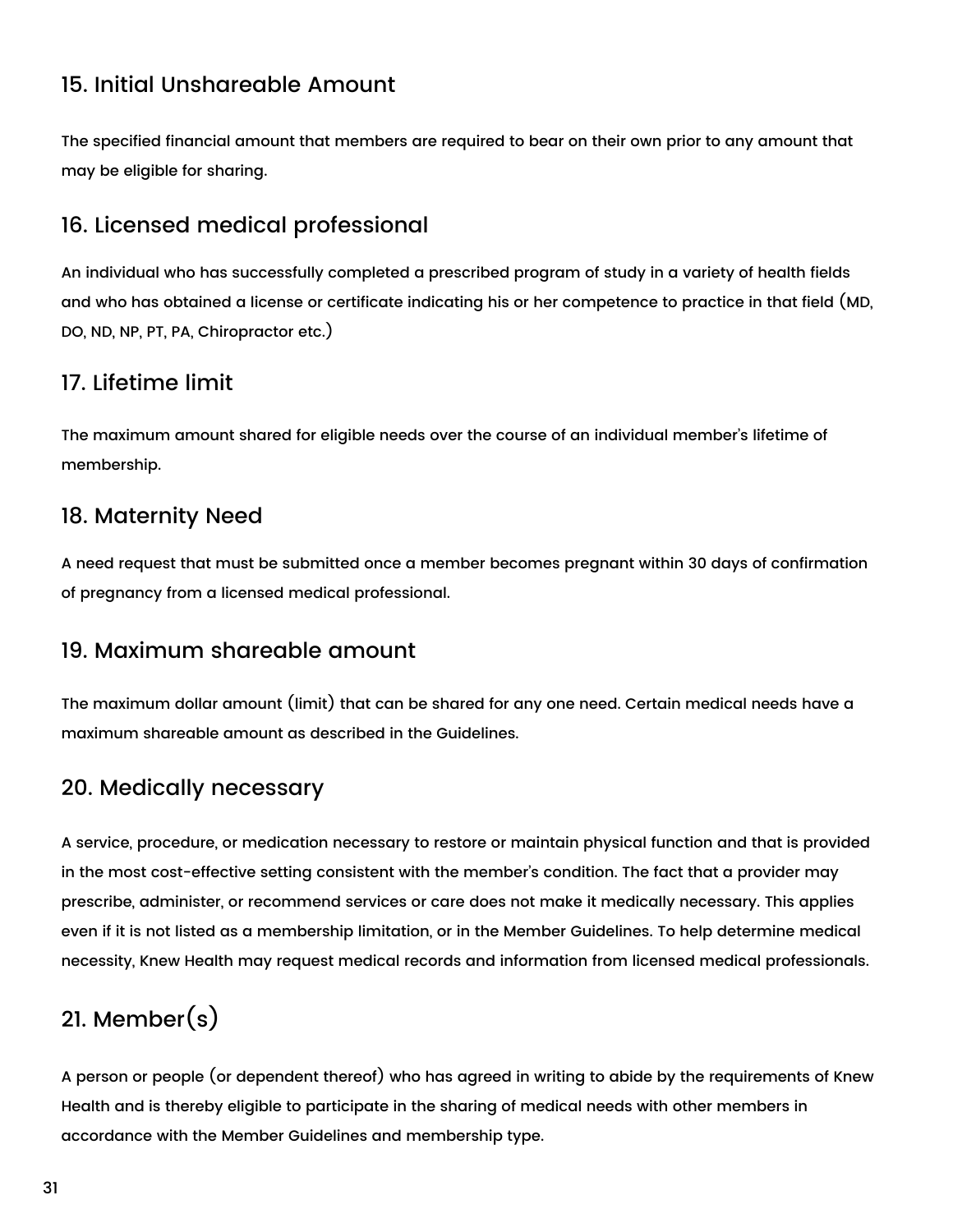#### 22. Membership

This term applies to the collective body of all active, participating members of Knew Health.

#### 23. Membership cancellation request

A request by a member to Knew Health requesting that their membership be cancelled. The request must include the reason for cancellation and the requested month in which the cancellation of the membership is to be effective. Knew Health requires 15 day notice prior to your payment draft date. Knew Health does not prorate cancellations or gift refunds. Cancellations become effective on the last day of your monthly billing anniversary following the timely receipt by Knew Health of your membership cancellation request.

#### 24. Membership commitment

The required principles and ongoing behavioral code attested to by members as required for membership.

#### 25. Member responsibility amounts

Amounts needed to be paid by the member for medical costs that are not sharable with the Knew Health community.

#### 26. Membership update

A communication from the member to Knew Health providing any changes to the details of their membership information (i.e. change of address, phone number, etc.) or requesting that their membership be changed. The change request or update may take up to three business days to complete. Once a representative of Knew Health approves the requested changes, the approved changes may go into effect on the monthly membership anniversary.

#### 27. Membership limitation

A specified medical condition for which medical needs arising from or associated with the condition are ineligible for reimbursement from the Benevolent Fund. An associated condition is one that is caused directly and primarily by the medical condition that is specifically ineligible. The membership limitation will be issued during the application process and may be subject to medical record review. Membership limitations (excluding cancer) do not apply to office visits/urgent care.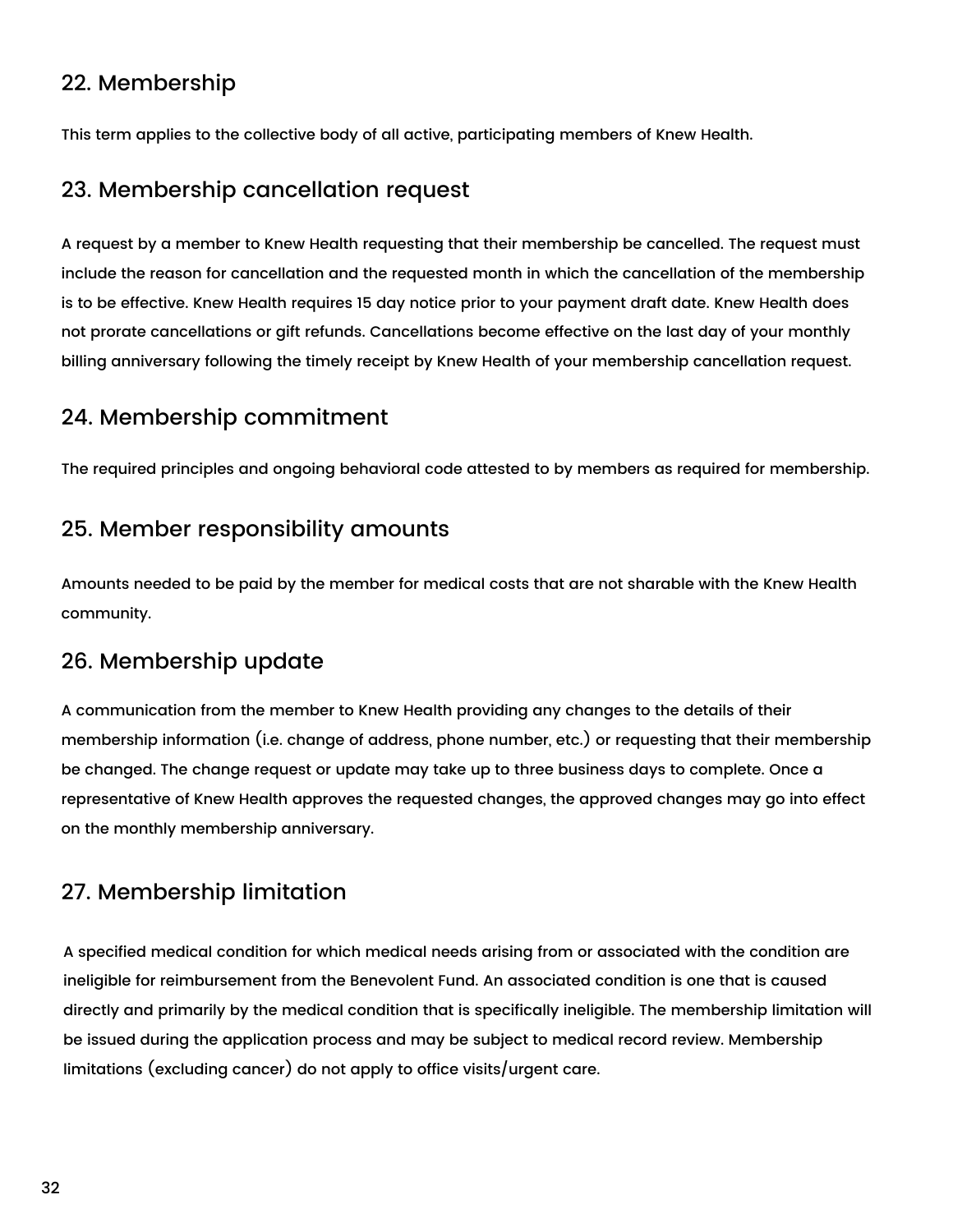#### 28. Member plan

A variety of sharing options are available with different initial unshareable amounts and sharing limits, as selected in writing on the membership application or enrollment portal and approved by Knew Health.

#### 29. Membership withdrawal

When a membership has been or will be cancelled due to the submission of a Membership Cancellation Request, a violation of the Knew Health' s Principles of Membership, or non-receipt of a voluntary monthly contribution or annual membership fee for more than 10 days past the date such payment was due. Such cancellation of membership is referred to as membership withdrawal.

#### 30. Monthly contributions

Monetary contributions given voluntarily and placed in the care of Knew Health by a member to maintain active membership and to be disbursed for to the eligible needs of its members in accordance with the Member Guidelines

#### 31. Needs request

A request that is required to process medical needs for accidents, injuries, or medical conditions that result in medical costs. Need requests can be submitted to [needs@knewhealth.com](mailto:needs@knewhealth.com) or in the Knew Health Member Portal. The needs request must be submitted to Knew Health within six (6) months of the need to be eligible for sharing.

#### 32. Non-affiliated provider

A non-network, licensed medical professional or facility as determined by Knew Health.

#### 33. Office visit

Sick visits, wellness visits, specialists, and urgent care are generally considered to be office visits. The medical bill must include an office visit CPT code for the need to qualify as an office visit. Qualifications for sharing eligibility include exclusion of prior medical conditions and meeting your initial unshareable amount (IUA).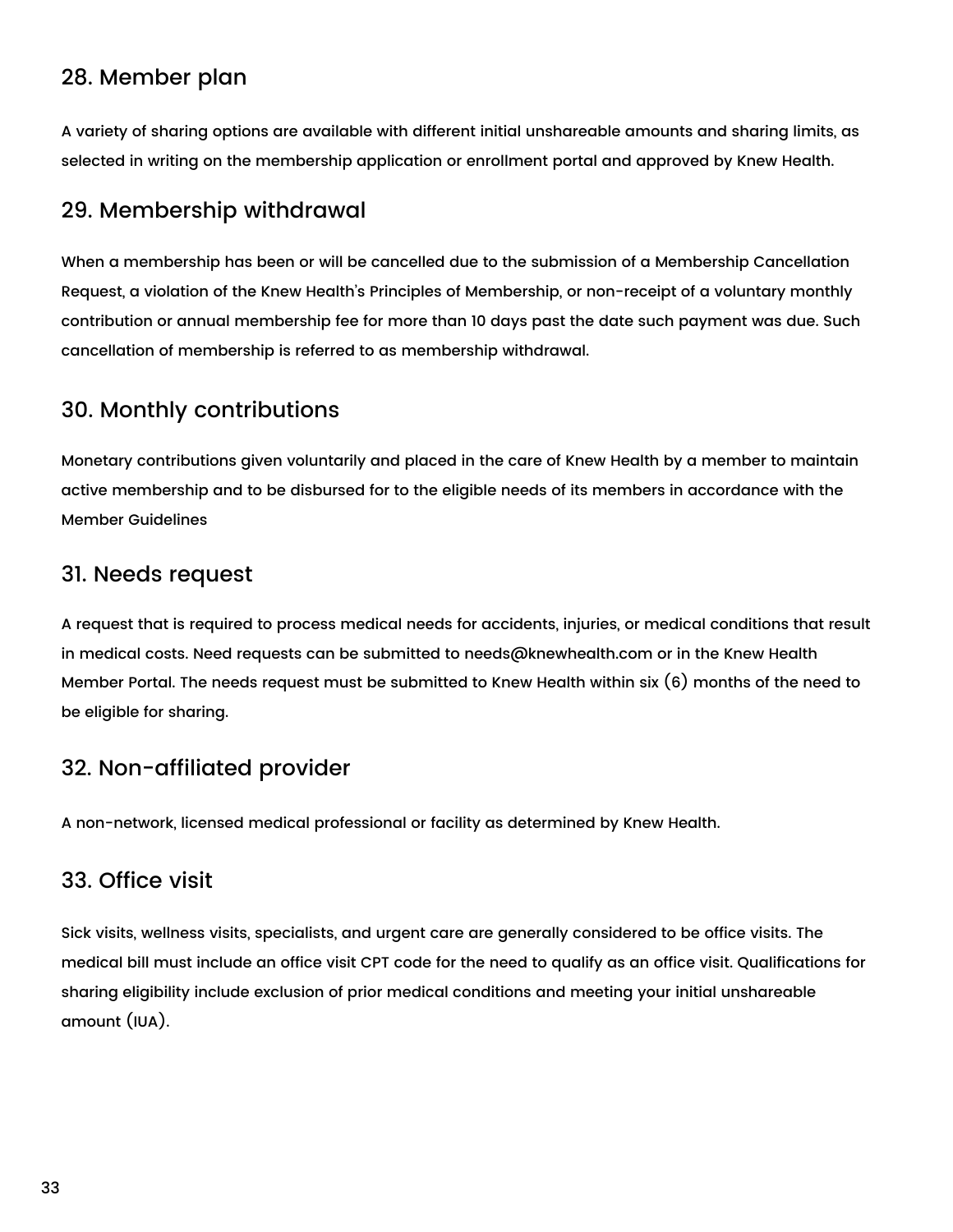#### 34. Plan administration

A collaborative process of planning, evaluating, facilitating, coordinating, and advocating for options and services to meet a participating Member's Eligible Needs through available resources to promote quality, cost-effective results.

#### 35. Pre-existing condition

Any illness or accident for which a person has been diagnosed, received medical treatment, been examined, taken medication, or had symptoms for 24 months prior to the effective date. For information on sharing for pre-existing conditions, see the section of the Member Guidelines titled "Conditions Existing Prior to Membership."

#### 36. Proration

If shareable needs are ever significantly greater than shares available in any given month, Knew Health may prorate the needs amount requested for medical expenses. This involves an across the board percentage reduction of needs payments but does not necessarily mean that all member needs will not be met in that month.

#### 37. Shareable amount

The amount of the need request that remains after the member ' s initial unshareable amount has been satisfied and falls within the guidelines for sharing within the membership.

#### 38. Explanation of benefits (EOB)

Correspondence that is delivered to the participating members and their providers once medical needs have been processed, are pending, or have been rejected. The Sharing Summary will state their member

responsibility amount as well as any amounts shared by the Benevolent Fund on the member ' s behalf.

#### 39. Unusual, customary, and reasonable costs (UCR)

The general cost of medical services in a geographic area, as determined by Knew Health, based on what providers in the area usually charge for the same or a similar medical service.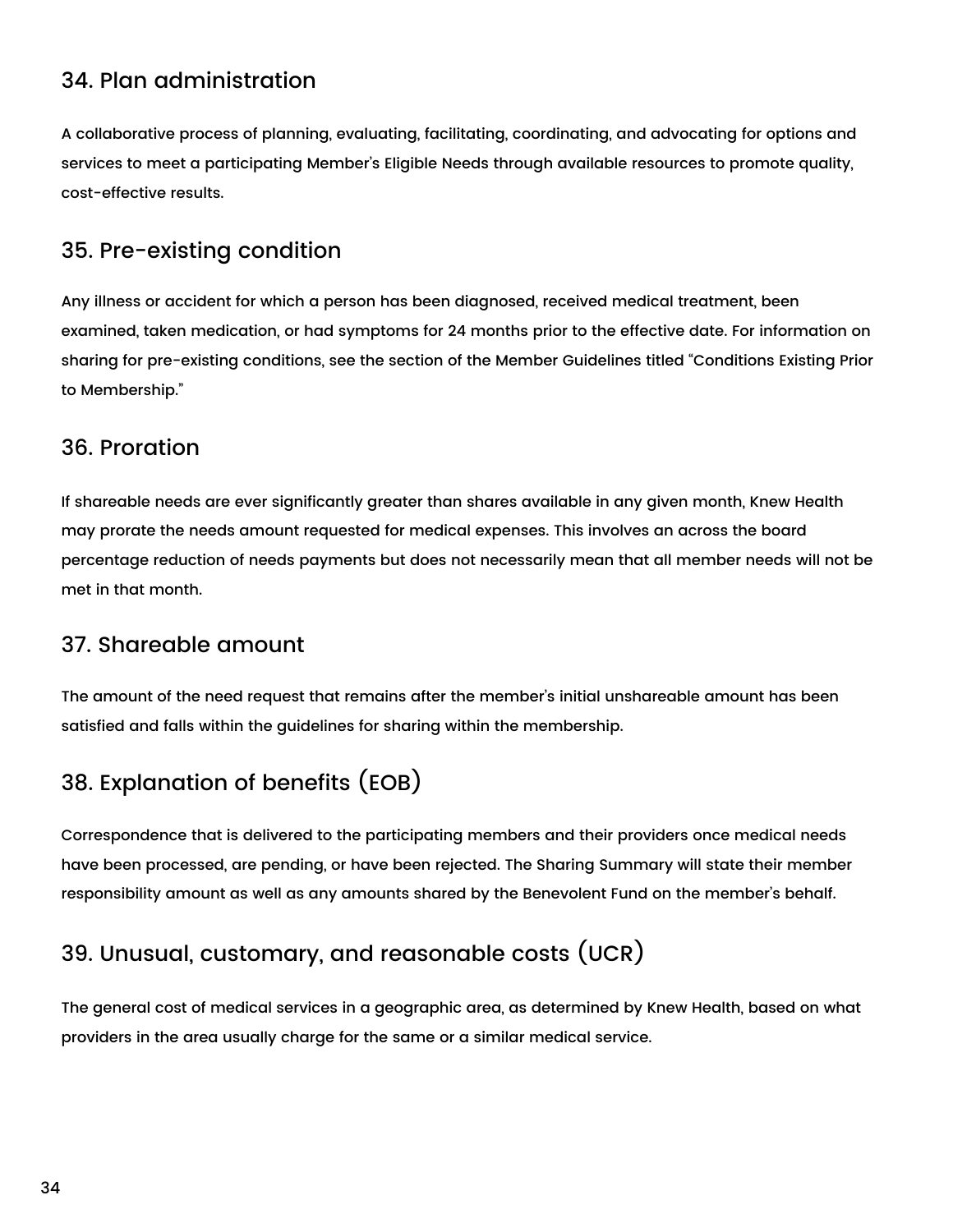#### 40. Unshareable amount(s)

A medical expense incurred by a member that is not shareable for one or more of the following reasons: a member ' s violation of the Knew Health' s Principles of Membership, non-current membership status, or any other condition or requirement that is excluded by the Member Guidelines.

# **Appendix B: Frequently Asked Questions**

What does Knew Health believe?

Knew Health believes that its members, in concert with the medical providers of their choosing, have a natural incentive to do what is best for themselves and their families.We also believe individuals have the primary responsibility for making their own healthcare decisions. When members have financial needs due to illness that are greater than they can bear individually, the goal of the Knew Health community, in a corporate sense, is to assist members in carrying one another ' s burdens. The method by which Knew Health seeks to facilitate the sharing of members' medical costs is to teach and apply these principles of community and responsibility as an integral part of its sharing philosophy.

#### What kind of company is Knew Health?

Knew Health Alliance, is a Delaware nonprofit corporation with administrative offices in Englewood, New Jersey. Knew Health is not an insurance company. Knew Health provides the framework and administrative support for a healthcare cost sharing membership program.

#### Isn 't Knew Health really just another health insurance company?

No. Insurance arrangements are a contract whereby one party agrees to be legally responsible for and accept another party's risk of loss in exchange for a payment—a premium. Medical cost sharing is an arrangement whereby members agree to share medical expenses through the act of voluntary giving. Knew Health is not licensed or registered by any insurance board or department. Knew Health does not assess applicants' health risks because neither Knew Health nor its members are assuming financial liability for any other member's risk. Unlike insurance, the focus of Knew Health is to provide an avenue for members to help each other bear their immediate healthcare expenses.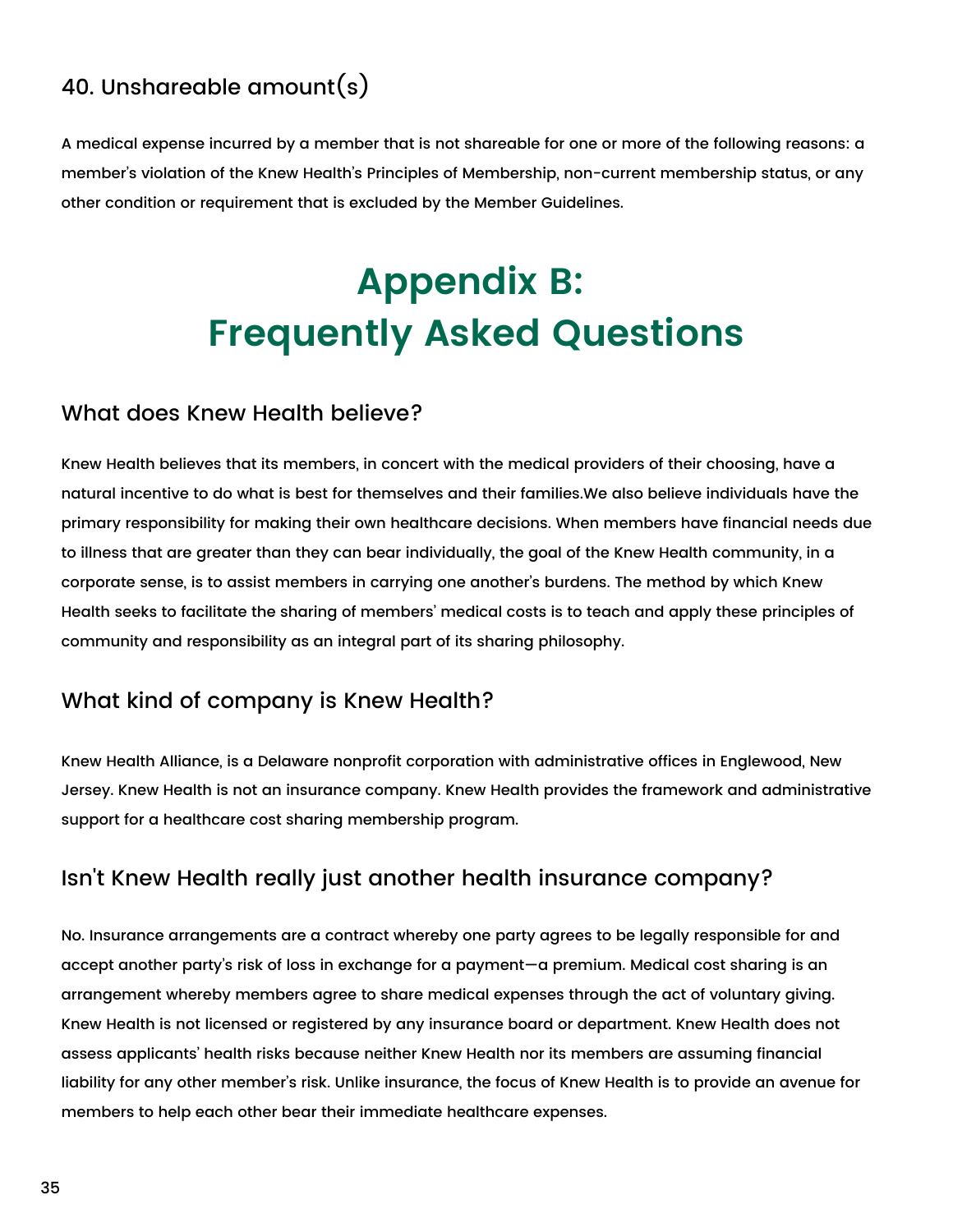#### What' s the advantage of Knew Health not being a health insurance company?

When health care costs are paid by someone other than the person receiving care, as is typically the case when an insurance company or government entity agrees to cover such costs, the healthcare model can be undermined. Knew Health believes many of the current 46 problems with the healthcare system are the direct result of restricting personal freedom and responsibility through dependence on third-party payers. Knew Health is designed to allow members to help one another while maintaining freedom of choice and personal responsibility.

#### Is Knew Health legal?

As a nonprofit corporation, Knew Health is required to abide by certain state and federal regulations. The

health sharing program administered by Knew Health may be legally operated in all fifty (50) states. Currently, Knew Health cannot enroll new members in the state of Washington.

#### How are members of Knew Health affected by the federal healthcare law (including the Affordable Care Act)?

Beginning in 2019, individuals are no longer required to obtain minimum health insurance coverage pursuant to the "individual mandate" under the Affordable Care Act and will not be penalized for failing to purchase traditional health insurance.

#### How does Knew Health handle medical claims?

Because there is no transfer of risk, as defined in applicable insurance rules and regulations, with respect to Knew Health's medical cost sharing program, no "claim" is ever owed by a Knew Health on behalf of any member. When members incur medical expenses, they experience medical needs that may or may not be

eligible for reimbursement from the Benevolent Fund. Knew Health members are required to submit proof

of their medical expenses to Knew Health. Knew Health then evaluates each submission for eligibility or

ineligibility based on the Member Guidelines. Eligible needs are designated for sharing using the funds

accumulated through monthly member contributions.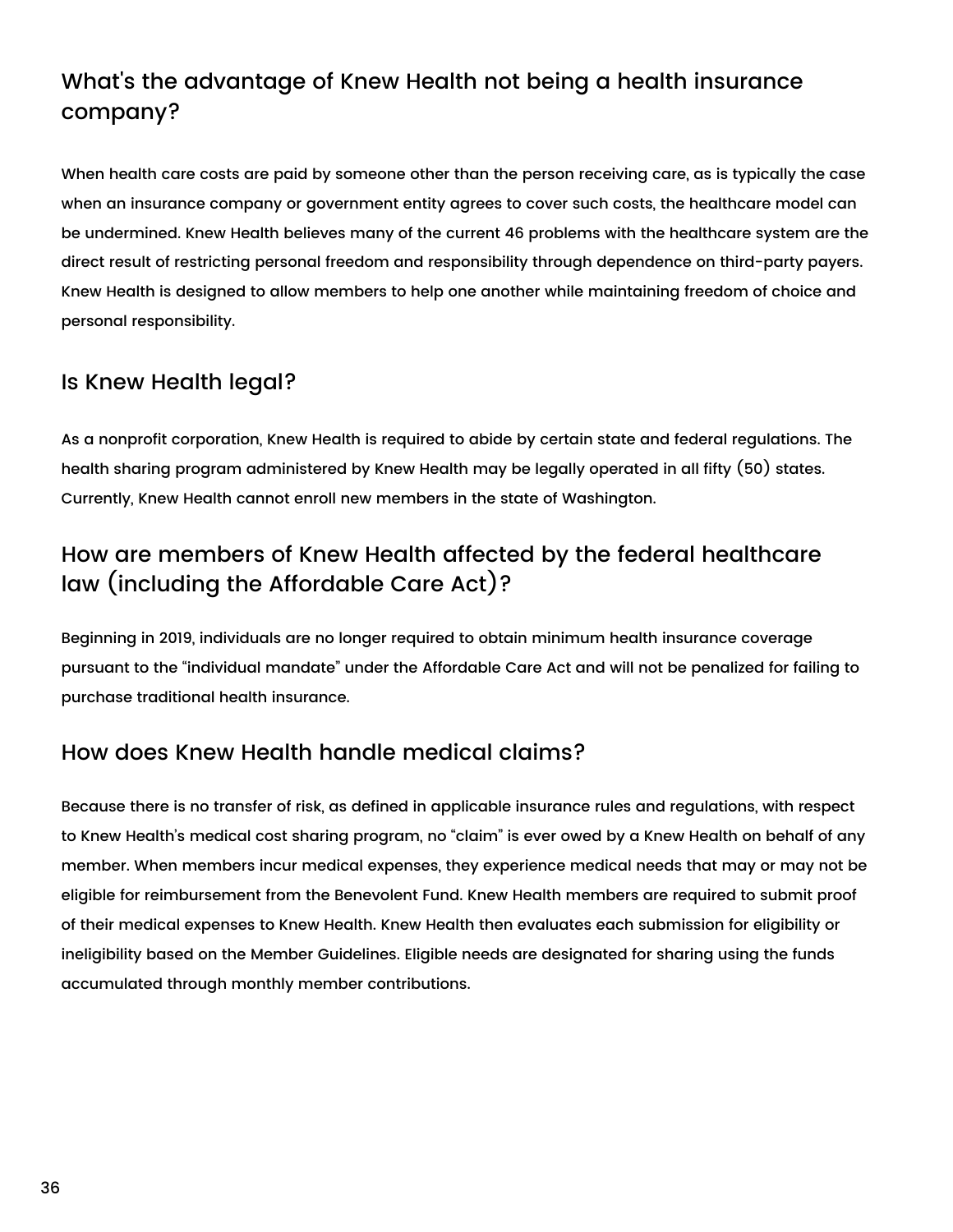#### What procedure should I follow to request reimbursement for my medical bills when I have a need?

At or before the time a member receives medical service, the member should inform their medical providers (doctors, laboratories, clinics, hospitals, etc.) that he or she is a self-pay patient. Healthcare providers can send bills directly to Knew Health. Any proof of payment made towards their IUA (initial unshareable amount) should be submitted to Knew Health. Knew Health will review the submitted documentation for sharing with the community. Knew Health' s team of medical bill negotiators may contact the providers to discuss the appropriate payment for 47 the services that were performed and determine if negotiations are applicable for the billed amounts.

Yes. Each member's personal freedom to select the medical providers of their choice is fundamental to Knew Health' s philosophy. Knew Health endeavors to provide members with detailed and current information and recommendations to help them identify and receive treatment from the highest quality health provider(s). Accordingly, there are no out-of-network penalties or other restrictions.

#### How long does it take Knew Health to process a medical need?

Typically, eligible reimbursement is made to members, or payment is made to the providers within 5-7 days once all documentation has been received.

#### Can I choose my own doctors and hospitals without being penalized?

#### Does Knew Health charge monthly premiums?

Because Knew Health is not insurance, it does not charge premiums. Rather, Knew Health' s members freely choose to assist other members with their medical expenses by contributing a predetermined amount

each month; called a "share." Ninety percent (90%*)* of each member's monthly contributions are

designated solely for assisting other members ' needs.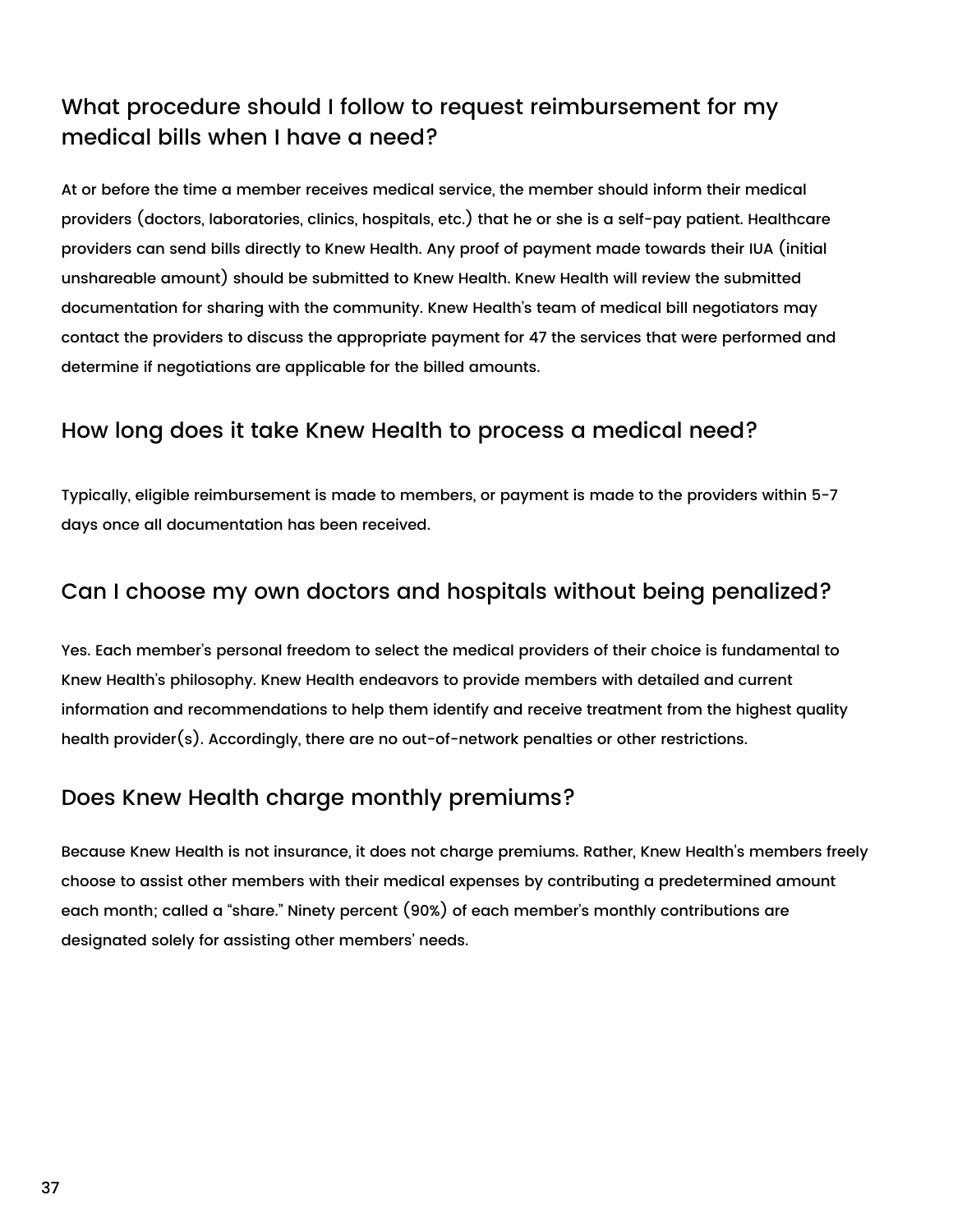#### Does Knew Health use deductibles and co-insurance?

Because Knew Health is not insurance, it does not charge premiums. Rather, Knew Health' s members freely choose to assist other members with their medical expenses by contributing a predetermined amount each month; called a "share." Ninety percent (90%*)* of each member's monthly contributions are designated solely for assisting other members' needs. No. Knew Health's process differs significantly from late that the memotion of the state of the state of the state of the state of the state of the state of the state o insurance practices in this regard; to our member's advantage. Traditional insurance deductibles are cumulative over the course of a predetermined plan period. Co-insurance is the portion of the medical expense owed by the patient. These insurance cost-sharing measures can amount to thousands of dollars in out-of pocket costs to insurance policy holders annually. Conversely, when members incur an eligible medical expense that exceeds the initial unshareable amount, any amount above the initial unshareable amount may be eligible for sharing. On the fourth medical need in a household, the member no longer needs to pay the initial unshareable amount. If the additional medical expenses are more than \$500, the

#### Will Knew Health share medical costs that were incurred outside of the United States?

Yes, members' eligible needs, wherever incurred, will be handled through the Knew Health sharing program.

#### What are Knew Health' s membership requirements?

Knew Health members must agree to the Principles of Membership and be under 65 years of age.

#### Can my membership be dropped if I have very high medical needs?

Members cannot be dropped from the sharing program due to their medical needs. Neither membership nor monthly contribution is adversely impacted by the amount of medical expenses a member or their family members may have.

#### Can my family members participate in the sharing program?

Spouses, domestic partners, and dependent children are welcome to participate in the sharing program.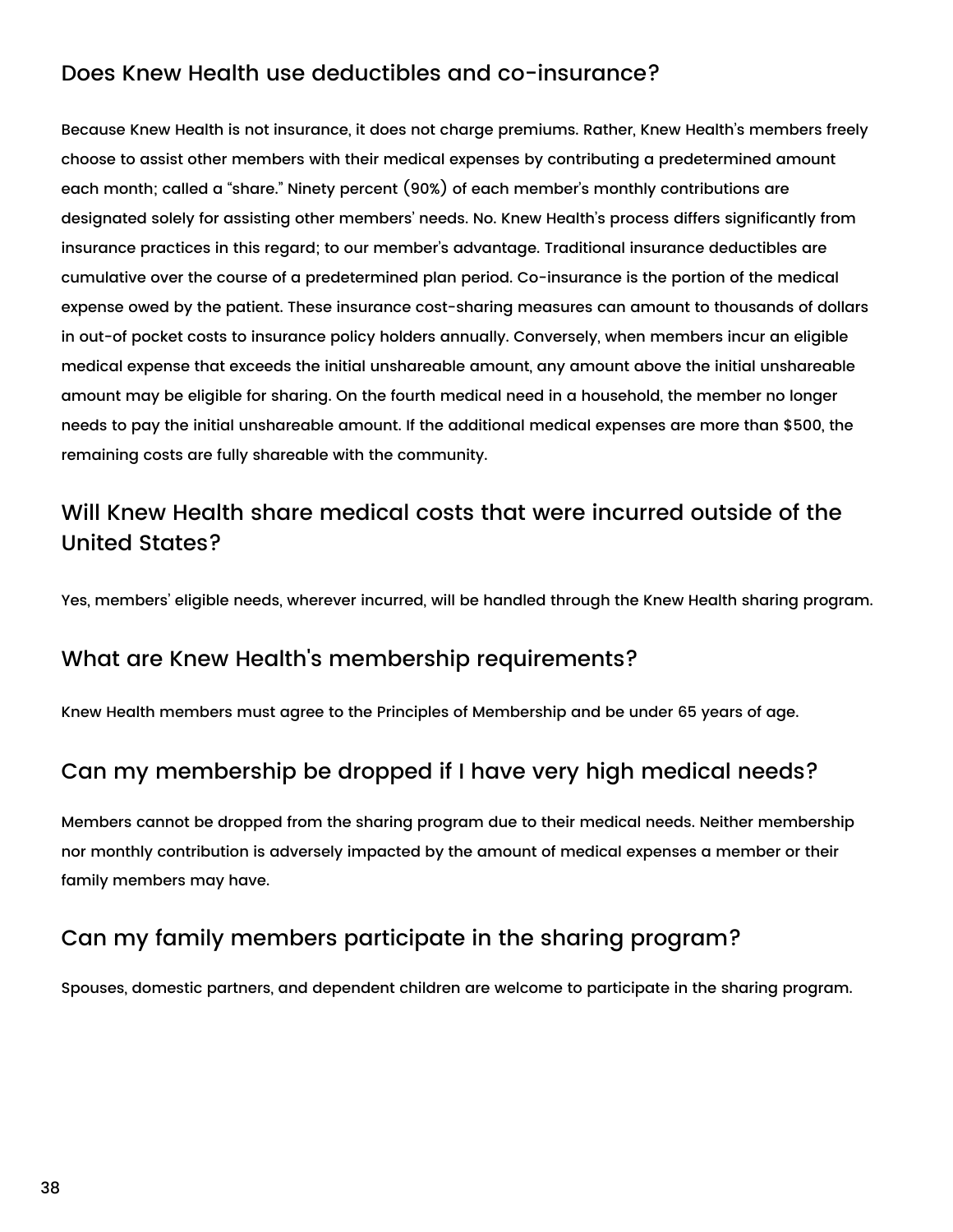#### What if my dependents do not agree to abide by the Knew Health Member Guidelines?

All Members of Knew Health must agree to abide by the Knew Health membership requirements as directed by Knew Health. For children under the age of 26 who are living with their member parent or guardian, Knew Health requires that the member hold their children responsible for compliance with all requirements stated in the Member Guidelines. For example, Knew HEalth does not approve the sharing of medical expenses for injuries resulting from the use of illegal substances. Hence, medical expenses incurred by a member's child who is injured while he/she is under the influence of an illegal substance are generally not eligible for sharing.

Is there a lifetime or yearly maximum amount that is eligible for sharing for any one person or family?

There are no lifetime or annual maximum amounts eligible for sharing for most medical needs. Some conditions have limits, generally calculated per need, as described in the section "Limitations on Sharing." There is no limit on the number of needs that an individual member or household may have.

#### What kinds of needs do Knew Health members share?

In general, needs for illnesses or injuries resulting in visits to licensed medical providers, emergency rooms, testing facilities, or hospitals are shared on a per person, per incident basis once the member has met their personal responsibility by paying their initial unshareable amount.

#### What kinds of needs do Knew Health members not share?

Needs resulting from medical conditions that existed prior to the effective date are typically not shared or are shared in a limited capacity. Each member has an IUA (initial unshareable amount) for which

reimbursement from the Benevolent Fund will not be made.

#### How does Knew Health handle very large medical expenses?

Knew Health takes steps to ensure that money is set aside for very large medical needs. A minimum of 15% of all monthly member contributions are set aside in preparation of the occurrence of very large medical expenses, i.e. those over \$100,000.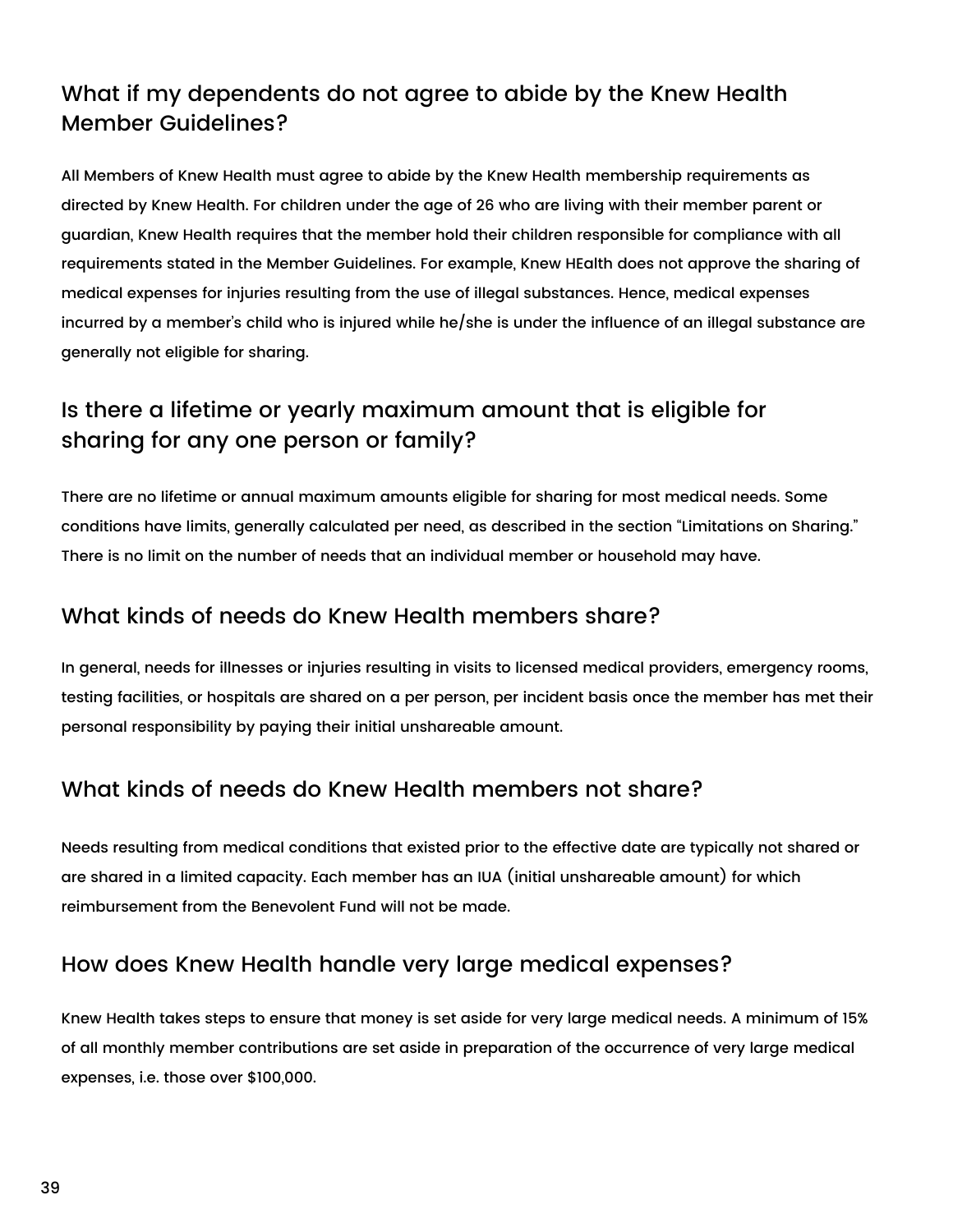#### What amounts do members share for maternity needs?

For a pregnancy that begins after the start of a member ' s effective date, maternity needs are shared like any other need. For a pregnancy that began prior to a member's effective date, pregnancy is treated as a pre-existing condition and not shared.

#### Am I excluded from membership/reimbursement eligibility if I am a cancer survivor?

No. In fact, there are several ways in which costs related to treatment for cancer survivors could be shared:

1) The expenses for a second occurrence of cancer would only be ineligible for sharing if it " resulted from " the first episode of cancer.

2) Except for insulin-dependent diabetes, all conditions a member had prior to their effective date may be shareable according to the limitations set forth in the section "Medical Conditions Existing Prior to Membership."

#### How does Knew Health handle expenses for medical treatments that occurred overseas?

Bills from medical treatments that occurred overseas must be written in or translated into English and the price converted to U.S. dollars before the need is submitted. They are then processed in the same manner as bills from medical treatment in the U.S.

#### What if I lose my job or change employers? Can I take my Knew Health plan with me?

Yes, continuation of membership in Knew Health's sharing program after termination of employment is a

simple process. Because membership is individually based, members can change the billing method at any time.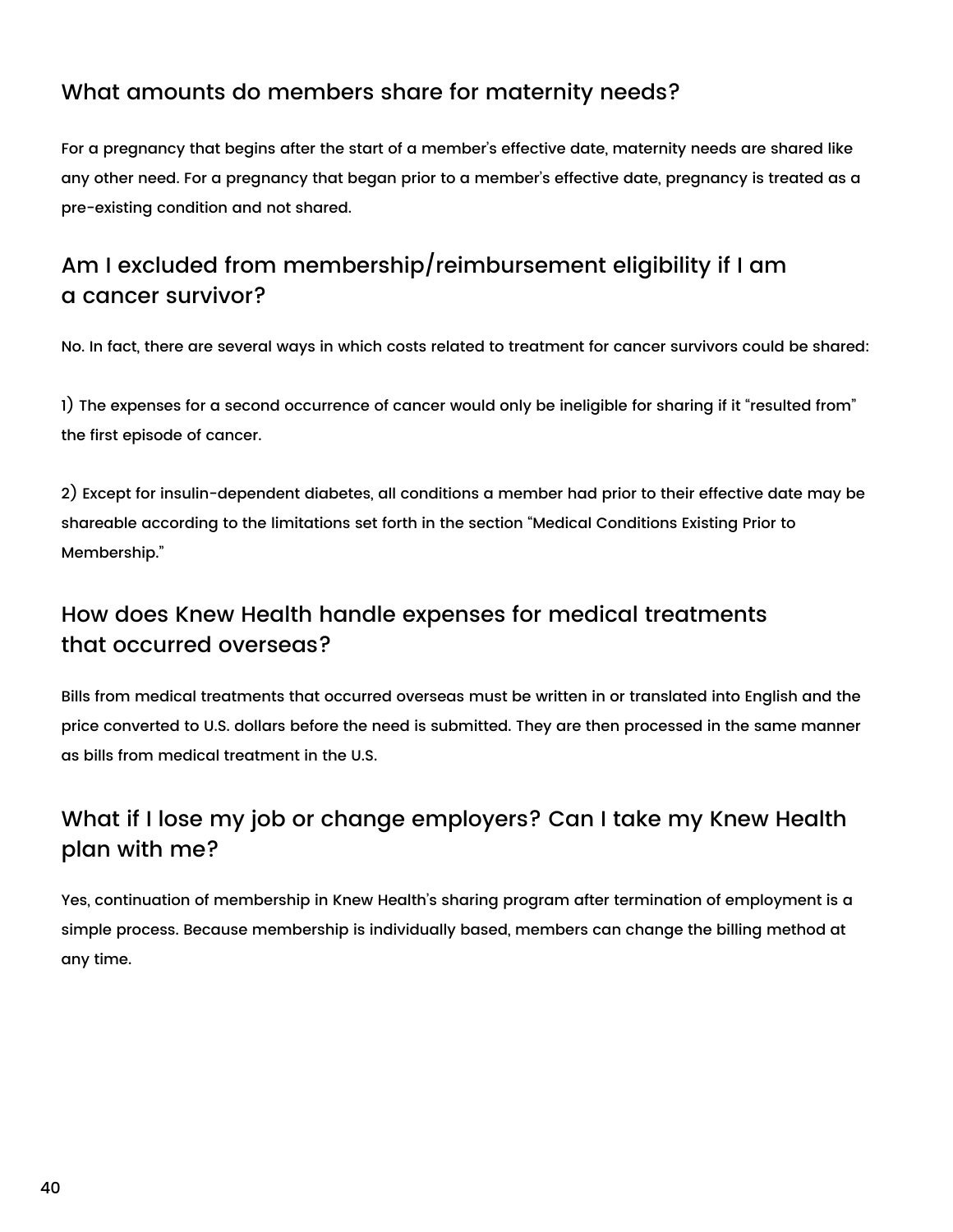#### This program sounds kind of unusual; does it really work?

The concept of medical cost sharing has been highly successful within the confines of faith based groups for more than forty (40) years. During this time period, hundreds of thousands of individuals, families, and businesses have shared hundreds of millions of dollars in medical expenses. As a result, there is a strong foundational precedent in the concept of medical cost sharing.

A community of health-conscious individuals who care for their fellow men can successfully participate in the sharing of medical expenses in a manner that will reduce the financial burden of receiving medical care for all members. Members should note, however, that past successes by faith-based sharing groups assisting one another is no guarantee of the future success of similar programs. There is no promise or contract by Knew Health or the members to contribute toward any need any other member might have in

the future.

#### What happens if Knew Health' s members 'needs are greater than the monthly contributions received?

Knew Health keeps excess funds to share member needs in the event that needs for a month exceed the monthly contributions received. To date, all eligible needs have been shared in full without need to draw from the excess funds.

However, if the rare event occurs that all needs cannot be met for a given month, Knew Health uses a prorating method to evenly distribute the available funds among members with needs. For example, if the monthly contributions received for a given month amounts to 80% of the needs submitted for that month, each member would have 80% of their eligible expenses shared that month. The Knew Health community has not needed to prorate member needs in the past and has ample excess sharing contributions to draw from, but has these procedures in place to account for every possibility.

#### How much does it cost to belong to Knew Health?

Every member provides a specific monthly contribution depending on their plan type, age, and chosen

initial unshareable amount. Employer contributions, if applicable, can also affect the monthly cost to the member. See the Knew Health website for current monthly contribution rates. Monthly contributions are subject to change by vote of Knew Health' s board of directors.

41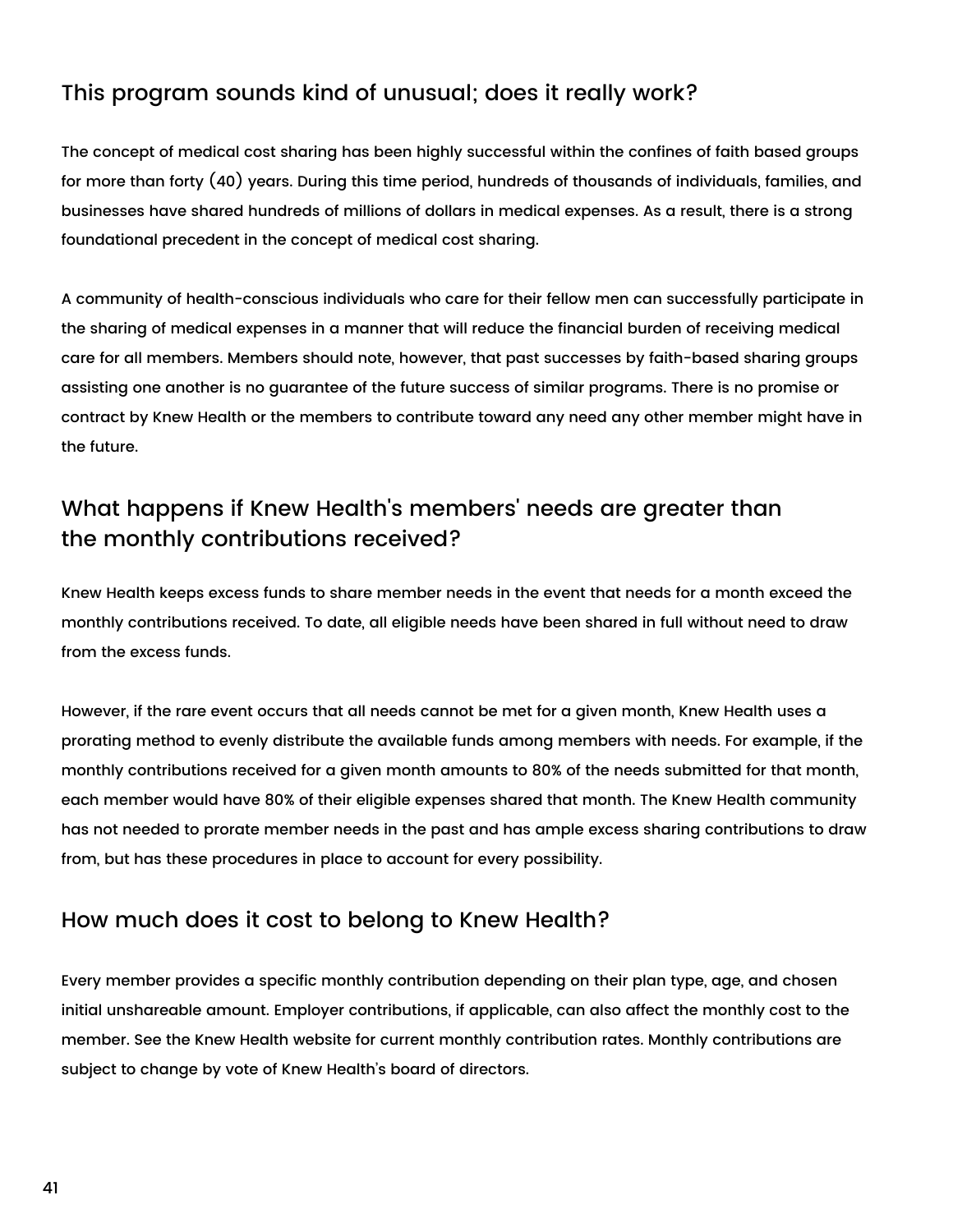#### Can my employer pay some, or all, of my monthly contrbution amount?

Yes, there is no limit (other than business financial restraints) as to how much your employer can contribute towards your required monthly contribution.

#### How is my portion of the monthly contribution collected?

Knew Health offers multiple payment options for members to pay their monthly contributions, including card payment and payment through payroll deductions.

Are my monthly contributions higher if I, or a participating member in my family, uses tobacco products?

Yes. Tobacco use of any kind is clinically proven to cause serious health conditions. Due to the increased likelihood of higher medical costs associated with tobacco use, Knew Health households with one or more tobacco users are required to contribute a higher monthly contribution amount to maintain membership. Additionally, medical needs for tobacco users age 50 and older are limited to \$50,000 for each of the following four disease categories: cancer, heart conditions, COPD, and stroke.

#### Are my monthly contributions a pre-tax deduction like health insurance premiums?

No. The monthly contribution is a voluntary contribution towards a membership program that facilitates the sharing of member's medical bills. As such, the money members contribute to the Knew Health program is a post-tax contribution.

#### How often can the monthly contribution amounts be changed?

Monthly contribution amounts can be changed twice a year, in accordance with the policies and

procedures set forth in these guidelines. The monthly contribution can only change when approved by

Knew Health' s board of directors. To date, Knew Health has never had to increase the monthly contribution

rate and does not plan to do so in the near future.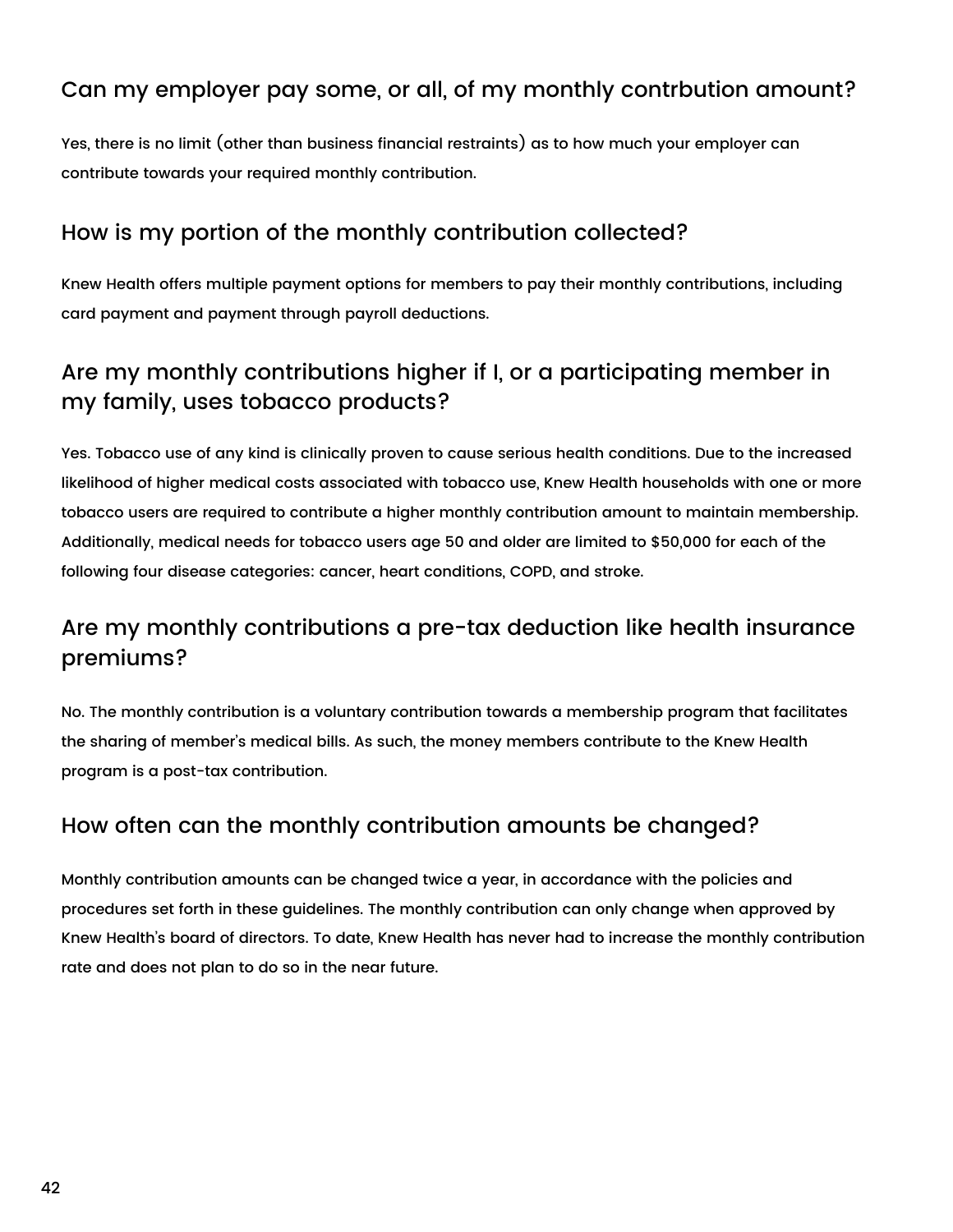#### Are my pre-existing conditions always unshareable?

In the first year of membership, pre-existing conditions are not shareable with the Knew Health community. Pre-existing conditions become sharable on a limited basis after one year of continuous membership, with the limit increasing to a maximum of \$125,000 per need in the fourth year of membership and onward. For more information, see the section "Medical Conditions Existing Prior to Membership."

# **Appendix C: Company FAQs**

Is Knew Health a group benefit?

No, Knew Health is an individual and family medical cost sharing program. We allow for a company contribution list. Employees who participate can be added or removed from the contributions list at any time and billed directly.

Participation in Knew Health's program is always voluntary, both from the company's and the employee's perspectives. Business owners choose to work with Knew Health because they value community and personal responsibility and because they want to use a cost sharing approach to ensure provision of quality healthcare for their employees. There are numerous factors that contribute to Knew Health' s greater efficiencies for both companies and employees.

#### Why should my company participate in Knew Health' s medical cost sharing program?

#### Does Knew Health' s medical cost sharing program comply with the Affordable Care Act requirements?

Knew Health' s sharing program is not a substitute for insurance as defined by the Affordable Care Act and therefore does not meet the requirements by itself.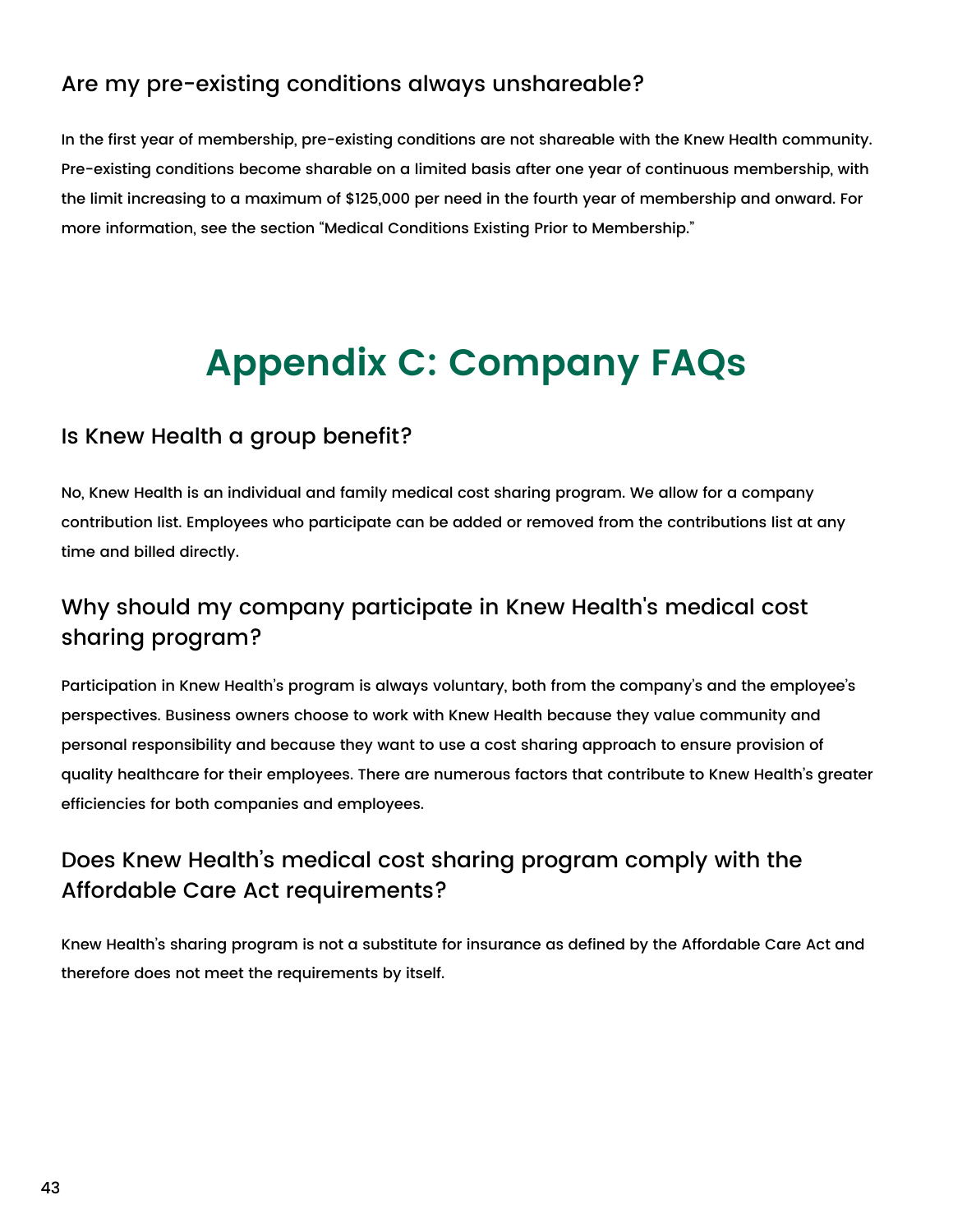#### What are the risks and liabilities my company may be exposed to through participation in Knew Health?

Knew Health Alliance is a voluntary and benevolent program. It is not insurance. Member companies are not purchasing insurance coverage by participating in the sharing program. By participating in the sharing program, companies are neither promising their employees that their larger medical bills will be paid, nor are they taking on liability to pay those bills as a company. Companies can choose to contribute on behalf of their employee members.

#### Can my employee 's monthly contributions be collected via payroll deductions?

Yes. Participating companies can contribute as much of the employee's monthly contributions as they wish. It should be recognized that this is viewed as a component of the employee 's total compensation. Companies can tier their employees based on legal requirements and offer different product bundles to each tier. Talk to your legal representative about legal requirements on tiering qualifications.

Yes. Knew Health allows members to join a contribution list of members who are part of a company. Employers can deduct member contributions by payroll deduction on a post-tax basis.

#### Can my company pay some or all of its employee 's monthly contributions?

#### How do I set up my employees 'withholding amounts?

Companies should consult with their own legal and tax advisors for more information regarding payroll and income tax implications for their specific situations.

#### Is there any additional administration or work for my company as a result of participation?

The Knew Health team is glad to assist with any questions you or your staff might have regarding monthly contributions and the entire Knew Health process.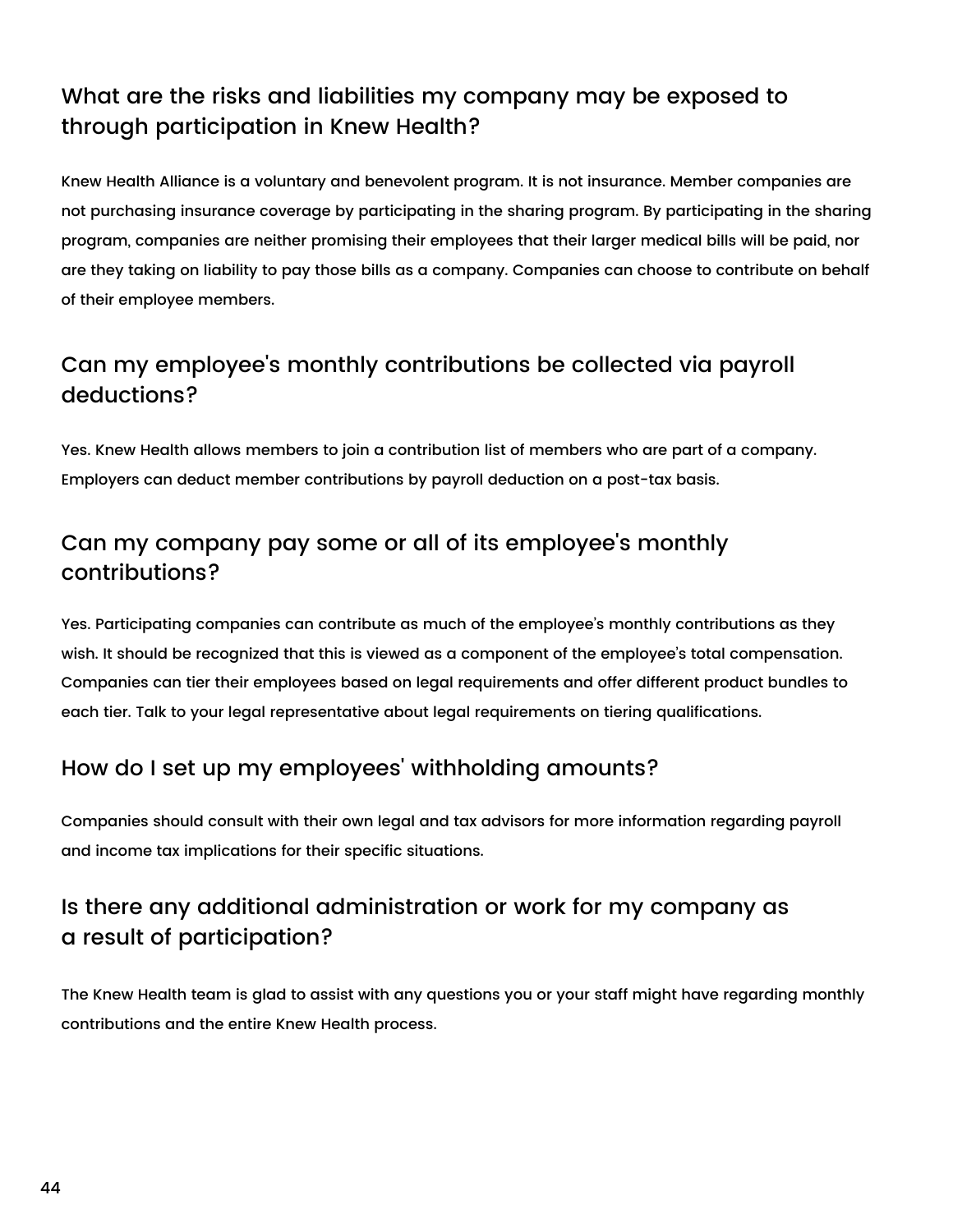#### The cost savings sounds great, but how will my employees be affected by Knew Health' s program?

The employees of participating businesses are granted the opportunity to voluntarily join Knew Health' s medical cost sharing program. As such, participating employees voluntarily choose to pay the portion of the monthly contribution that is not carried by their company. Any employee can withdraw from the program at any time, but if they do, they will no longer be eligible to receive contributions towards their medical expenses in the event that they incur a medical need.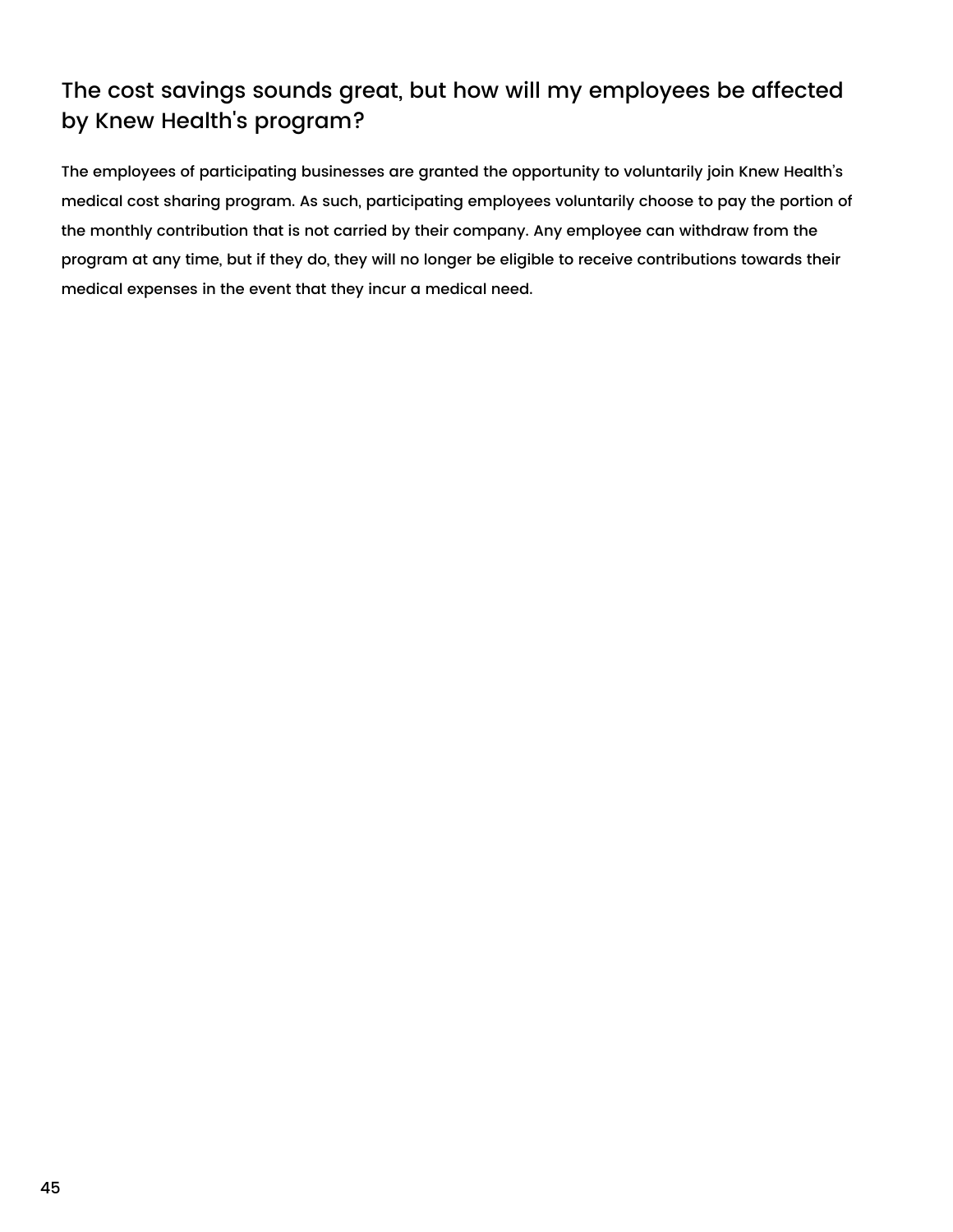## **Disclaimer**

For maternity Needs and medical Needs that exceed \$5000, Zion Health will assist in the administration of the sharing process in accordance with the Guidelines and in coordination with Knew Health.

Knew Health nor Zion Health are insurance companies. Neither this publication nor membership in Knew Health are issued or offered by an insurance company. The purpose of these Member Guidelines is to help members understand and identify medical needs that qualify for potential sharing and the process by which payments are made. The Member Guidelines are not for the purpose of describing to prospective members what amounts will be reimbursed by Knew Health or Zion Health. While Knew Health and Zion Health have shared all eligible needs of its members to date, membership does not guarantee or promise that your eligible needs will be shared. Rather, membership in the Knew Health community merely

guarantees the opportunity for members to care for one another in a time of need and present their medical needs to other members as outlined in these membership guidelines. The financial assistance Members receive will come from other members' monthly contributions and not from Knew Health nor from Zion Health.

THIS PUBLICATION AND MEMBERSHIP IN KNEW HEALTH SHOULD NEVER BE CONSIDERED A SUBSTITUTE FOR A HEALTH INSURANCE POLICY. IF THE MEMBERSHIP IS UNABLE TO SHARE IN ALL OR PART OF A MEMBERS ELIGIBLE MEDICAL NEEDS, EACH MEMBER WILL REMAIN SOLELY FINANCIALLY LIABLE FOR ANY AND ALL UNPAID MEDICAL NEEDS. THESE GUIDELINES DO NOT CREATE A LEGALLY ENFORCEABLE CONTRACT BETWEEN KNEW HEALTH, ZION HEALTH AND ANY OF ITS MEMBERS. NEITHER THESE GUIDELINES, NOR ANY OTHER ARRANGEMENT BETWEEN MEMBERS, KNEW HEALTH, AND ZION HEALTH CREATE ANY RIGHTS FOR ANY MEMBER AS A RECIPROCAL BENEFICIARY, A THIRD-PARTY BENEFICIARY, OR OTHERWISE. AN EXCEPTION TO A SPECIFIC PROVISION OF THESE GUIDELINES ONLY MODIFIES THAT PARTICULAR PROVISION AND DOES NOT SUPERSEDE OR VOID ANY OTHER PROVISIONS. THE DECISION BY KNEW HEALTH OR ZION HEALTH TO REIMBURSE A MEMBER'S ELIGIBLE NEEDS DOES NOT AND SHALL NOT CONSTITUTE A WAIVER OF THIS PROVISION OR ESTABLISH BY ESTOPPEL OR ANY OTHER

#### MEANS ANY OBLIGATION ON THE PART OF KNEW HEALTH OR ZION HEALTH TO REIMBURSE A MEMBER'S ELIGIBLE

NEEDS.